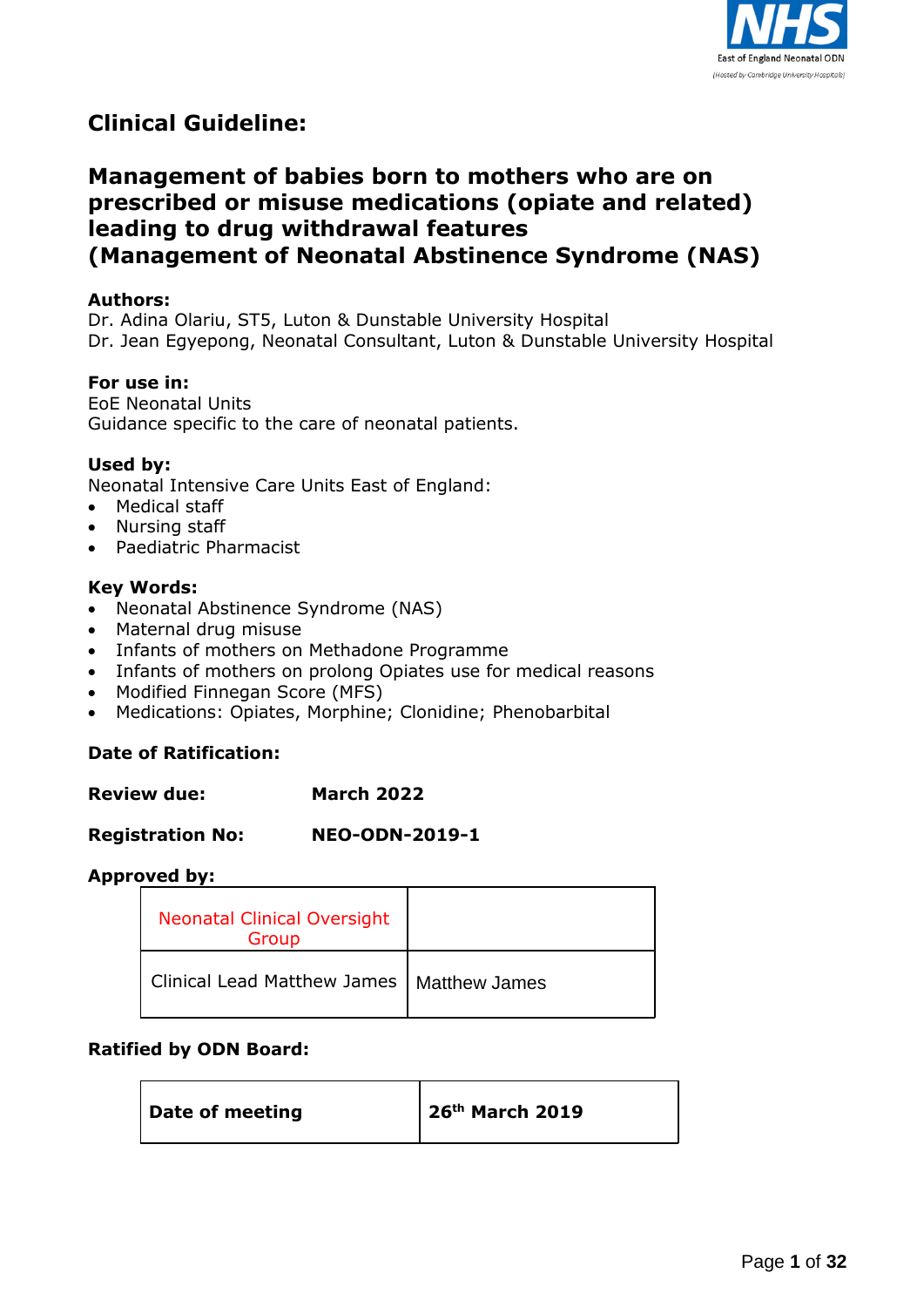

# **Content**

| 1.<br><b>Finnegan Scoring Chart</b><br><b>Important Contacts details</b><br>2.<br>Chain of Custody Form (Urine Toxicology)<br>3.<br>Trends in current pharmacotherapy used in the management of NAS<br>4.<br>Evidence Summary: Trials/ Case Series using/comparing Morphine, Clonidine<br>5.<br>& Phenobarbital |
|-----------------------------------------------------------------------------------------------------------------------------------------------------------------------------------------------------------------------------------------------------------------------------------------------------------------|

- 6. Auditing Standards
- 7. Exceptional Circumstances Form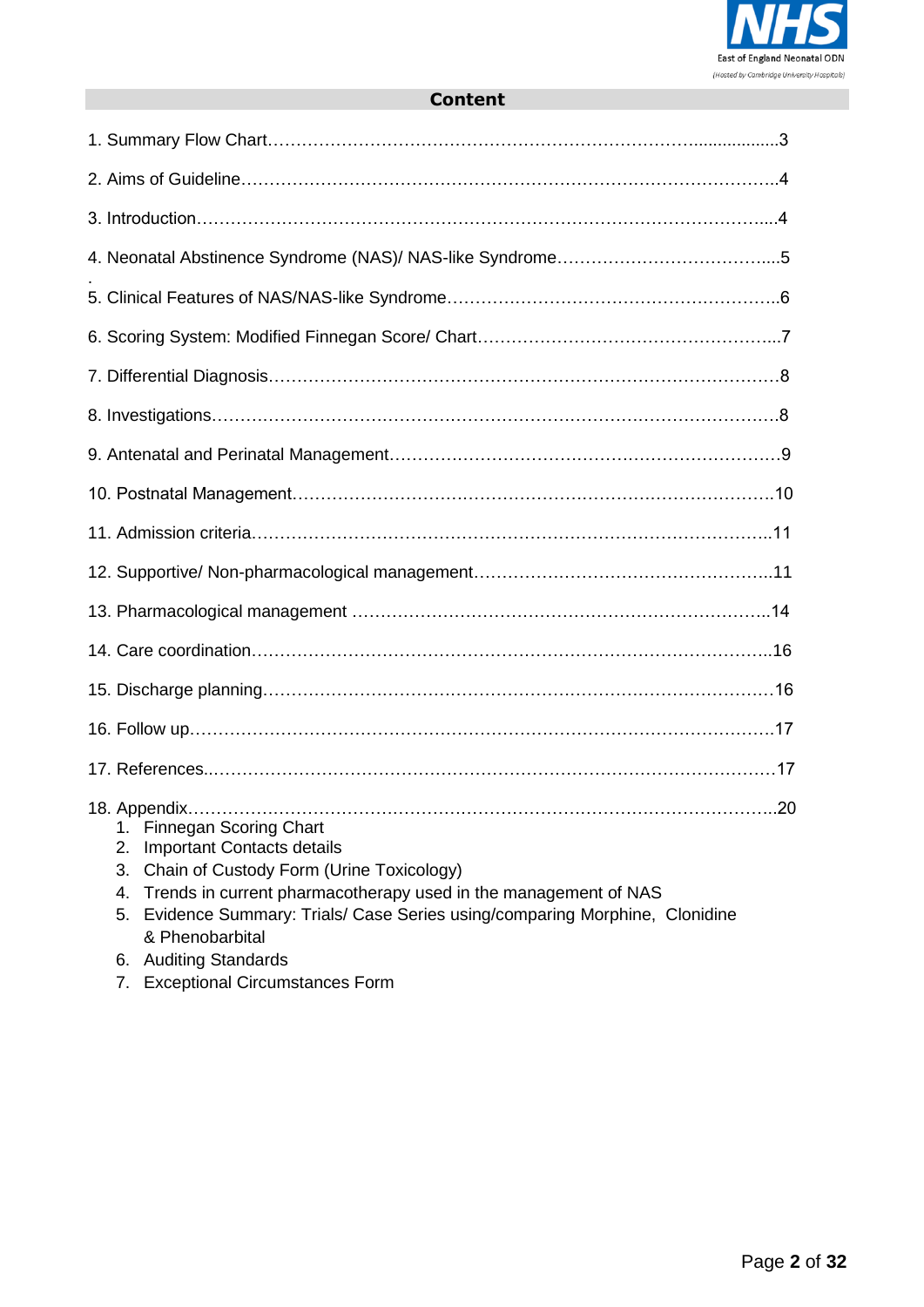

#### **Summary of Guideline/Pathway**

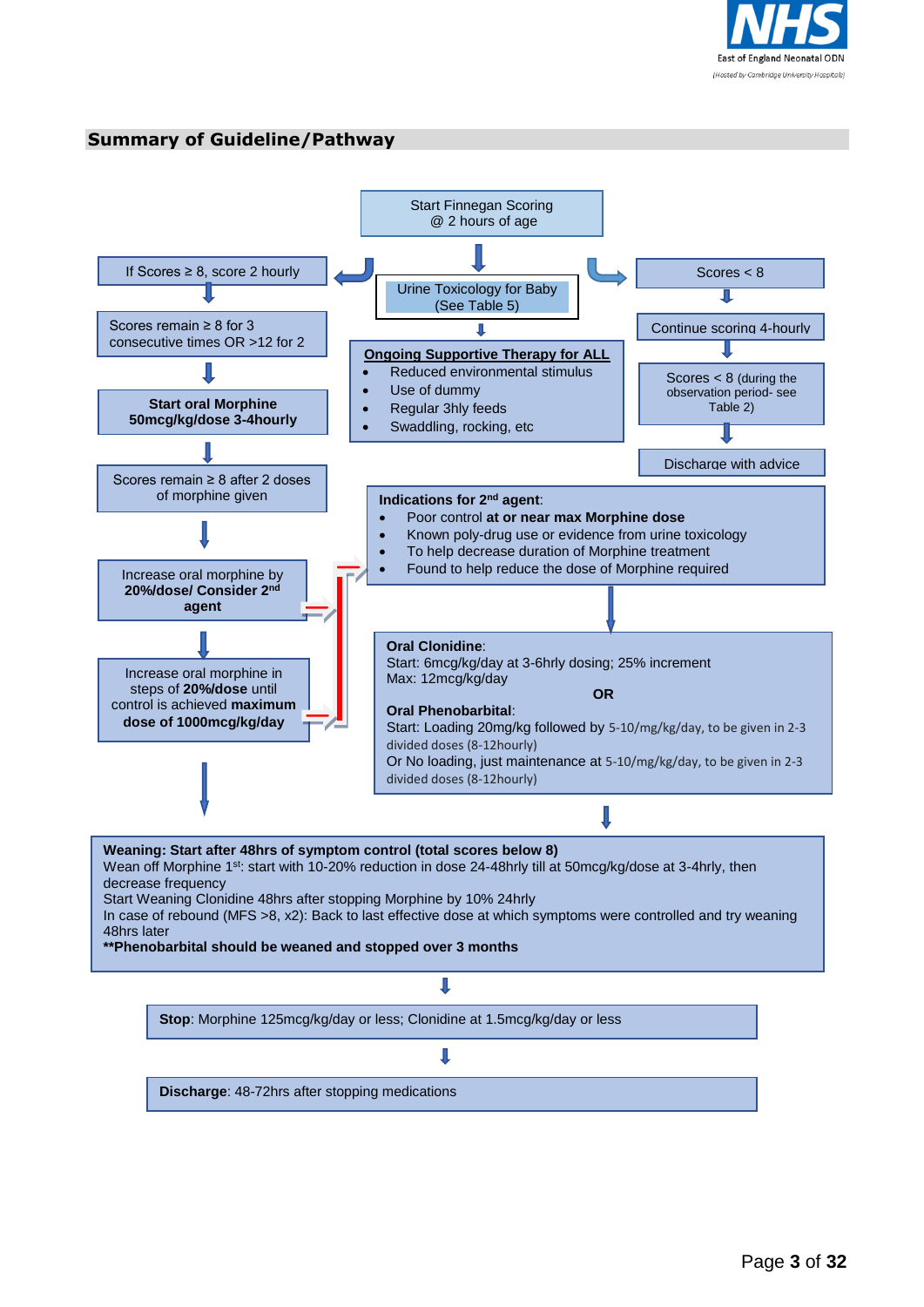

#### **Aims**

- $\triangleright$  To standardise and outline good practice, using best evidence, in the postnatal management of babies whose mothers were known or suspected to have misused drugs during pregnancy or were on medications that may lead to withdrawal features in their babies
- $\triangleright$  To standardise the care plan between all professionals to meet the needs of the baby and family and ensure communication exists between all professionals, the family and their social support network
- $\triangleright$  Minimise the impact of withdrawal symptoms for the baby
- $\triangleright$  Provide appropriate neonatal care for the baby which facilitates maternal / infant bonding
- **The drugs included in this guidance are**: opiates, cocaine, amphetamines, marijuana and poly-drug misuse (from afore mentioned list).
- **The guidance excludes**: management of babies whose mothers were on Mental Health-related medications, such as anti-psychotics and antidepressants (separate guidance under development).

# **Introduction**

Intrauterine exposure during pregnancy, to certain illicit drugs or medications may lead to congenital anomalies and/or foetal growth restriction, increased risk of preterm birth, impaired neurodevelopment and increased rates of neonatal opioid withdrawal known as Neonatal Abstinence Syndrome (NAS), amongst others **(Table 1)**. The exact number of drug-dependent women is unknown because the statistics rely heavily on voluntary patient disclosure. However, there is an increasing trend in the misuse of illicit drugs, as well as in prescribed medication, in pregnant women, nationally and internationally,

The most common and clinically important neonatal withdrawal commonly results from opioid exposure during pregnancy. Among neonates exposed to opioids in utero, withdrawal signs will develop in 55% to 94%. Neonatal withdrawal signs have also been described in infants exposed antenatally to other misused drugs/ maternal medications. **(Table 1)**

In certain cases, signs and symptoms of withdrawal worsen as drug levels decrease (for example, methadone, heroin), whereas signs and symptoms of acute toxicity subsides with drug elimination (cocaine). For most drugs, it is known that the risk and severity of NAS appears to be modified by opioid type and exposure to additional substances, such as maternal smoking and concomitant use of SSRI, sedatives-hypnotics, benzodiazepines, and by the time elapsed between last maternal use and delivery. **However, this guidance does not include the management of babies exposed in-utero to anti-depressants and anti-psychotic medications.**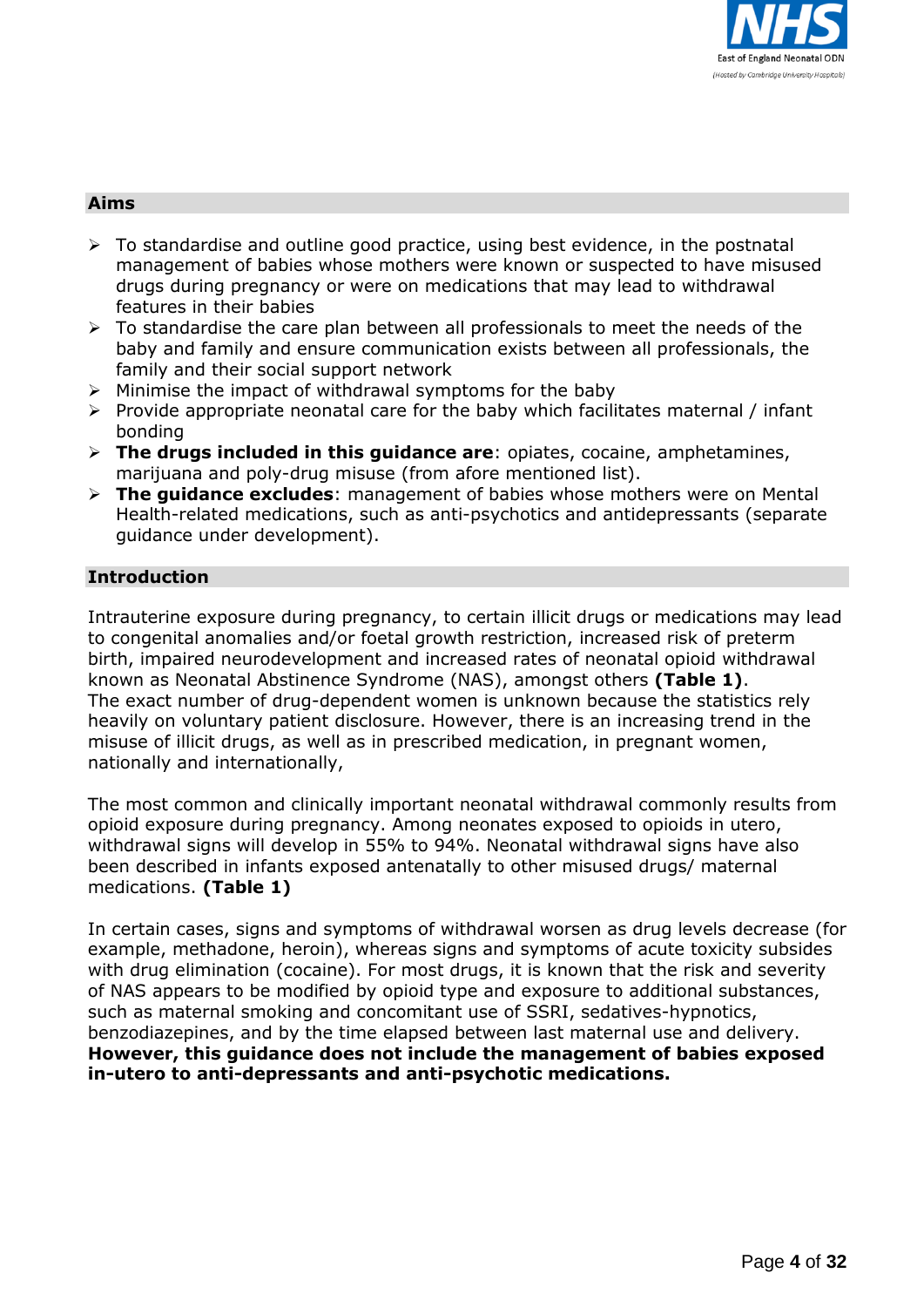

| <b>Drug/Medication</b>         | <b>Known outcomes</b>                                                                                                                                                                                                                                                                                                                                                                                                                                                                                                                                       |
|--------------------------------|-------------------------------------------------------------------------------------------------------------------------------------------------------------------------------------------------------------------------------------------------------------------------------------------------------------------------------------------------------------------------------------------------------------------------------------------------------------------------------------------------------------------------------------------------------------|
| Alcohol                        | Acute ingestion: Hyperactivity, tremors for 72 hours followed by<br>lethargy for 48 hours<br>Chronic ingestion: abnormalities include CNS, growth deficiency, facial<br>features, cardiac and musculoskeletal anomalies (Foetal Alcohol<br>Syndrome)                                                                                                                                                                                                                                                                                                        |
| Amphetamines                   | Increased rate of abruption, IUGR, cardiac anomalies, intracranial<br>lesions including infarcts and haemorrhage; agitation, hyperactivity                                                                                                                                                                                                                                                                                                                                                                                                                  |
| Benzodiazepines                | 'NAS-like' syndrome (neuro-behavioural dysregulation); hypothermia,<br>hyperbilirubinaemia, CNS depression                                                                                                                                                                                                                                                                                                                                                                                                                                                  |
| Cocaine                        | Acute toxicity in newborn with agitation, tremors, difficulties with<br>feeding, poor sleep; Neurological complications (brain infarcts,<br>haemorrhagic lesions, cystic lesions); higher incidence of prematurity,<br>low birth weight, placental abruption; associated with higher incidence<br>of congenital genitourinary tract and gastrointestinal anomalies- ileal<br>atresia; Short and/or long term neurobehavioral abnormality; limb<br>reduction defects, NEC; myocardial infarction<br>SIDS appear to be more common in cocaine exposed infants |
| Marijuana                      | Higher incidence of tremors and altered visual responses<br>No withdrawal effects                                                                                                                                                                                                                                                                                                                                                                                                                                                                           |
| Methamphetamines               | IUGR, prematurity, placental abruption, foetal distress, adverse long-<br>term neurotoxic effects on behaviour, cognitive skills, and physical<br>dexterity                                                                                                                                                                                                                                                                                                                                                                                                 |
| Opioids<br>(Incudes Methadone) | NAS; Preterm labour; Low birth weight/ IUGR; Active/passive<br>detoxification results in foetal distress or foetal loss; sleep deprivation;<br>Increased risk of SIDS; No other adverse outcomes identified so far                                                                                                                                                                                                                                                                                                                                          |
| Poly-drug use                  | Increased risk of abnormal pregnancy outcomes, greater risk of SIDS;<br>Increased Infant mortality Rates; Associated with family and social<br>issues                                                                                                                                                                                                                                                                                                                                                                                                       |

# **Table 1: Maternal Misused Drugs and/or Medications and Known Outcomes**

#### **Neonatal Abstinence Syndrome (NAS)/ NAS- like Syndrome**

NAS is an array of signs and neuro-behaviours experienced by the newborn that occur after abrupt discontinuation of pregnancy exposure to substances taken by the mother. The term NAS has been principally used to describe neonatal symptoms and signs occurring after prolonged in-utero exposure to opioids such as heroin, methadone, and buprenorphine, and use or misuse of prescription opioid containing medications, such as codeine. However, other substances may produce neuro-behavioural dysregulation in the neonatal period consistent with an abstinence/ withdrawal syndrome, including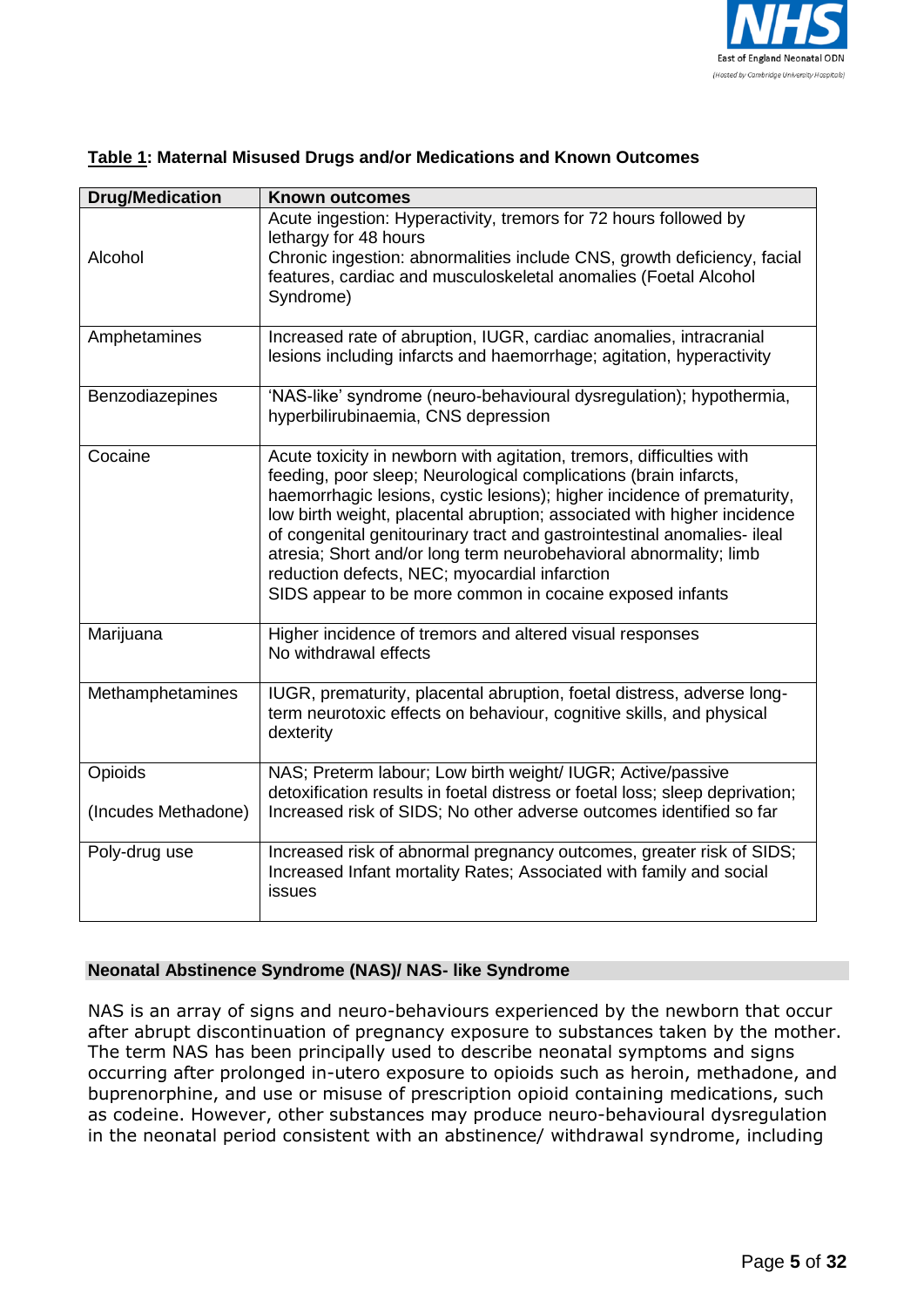

benzodiazepines, alcohol, nicotine, and psychiatric medications such as antidepressants or antipsychotics.

# **Pathophysiology of NAS**

The pathophysiology of NAS is rather complex and not well understood. However, altered levels of neurotransmitters are presumed to play a significant role due to abrupt cessation of trans-placental passage of opioid or other drugs/ medications exposure at birth.

Repeated exposure of opioid leads to increasing production of adenyl cyclase with further inhibition of C-AMP production. After removal of the opioid, the inhibition of adenyl cyclase is reversed, resulting in overproduction of C-AMP during subsequent withdrawal exposures. The resultant flux of C-AMP is suspected to cause the intense withdrawal manifestations, in addition to effects from dysregulation of other neurotransmitters.

#### **Clinical features of NAS**

This is variable and depends on: Type(s) of drug(s)/ Medication(s) taken, the amount taken, the pharmacokinetics of the drug, net transfer of drug across the placenta, placental metabolism, time between maternal drug use and infant delivery, maternal and infant metabolism and excretion, gestational age (GA) at birth and other unidentifiable factors.

Preterm infants have been described as being at lower risk of drug withdrawal with less severe and/or prolonged course of NAS with lower GA correlating with a lower risk of neonatal withdrawal and reduced adverse outcomes.

The apparent decreased severity of signs in preterm infants may relate to developmental immaturity of the CNS, differences in total drug exposure, or lower fat depots of drug. Furthermore, the clinical evaluation of the severity of abstinence may be more difficult in preterm infants, because scoring tools to describe withdrawal were largely developed in term or late preterm infants.

| <b>CNS</b>                  | <b>Autonomic</b>               | <b>GIT</b>                 |
|-----------------------------|--------------------------------|----------------------------|
| Neurological excitability   | Sweating                       | Poor feeding or excessive  |
| with tremors, irritability, | Nasal stuffiness               | feeding,                   |
| wakefulness, high-pitched   | Sneezing                       | Uncoordinated and constant |
| cry,                        | Fever                          | sucking,                   |
| Hypertonia,                 | Mottling                       | Vomiting,                  |
| Hyperreflexia               | Frequent yawning               | Diarrhoea, dehydration     |
| Exaggerated Moro's reflex.  | Temperature instability        | Poor weight gain.          |
|                             | Mild elevations in respiratory |                            |
|                             | rate and blood pressure        |                            |
|                             | <b>Seizures</b>                |                            |

#### **Table 3: Symptoms and Sign of Opioid Withdrawal**

#### **Table 4: 'Withdrawal' Features of other Drugs**

| <b>Cocaine &amp;</b><br><b>Amphetamines (CNS)</b><br>stimulants) | <b>Alcohol</b>                                               |
|------------------------------------------------------------------|--------------------------------------------------------------|
| Irritability,                                                    | Hyperactivity, crying, irritability, poor suck, tremors,     |
| Hyperactivity,                                                   | seizures;                                                    |
| Tremors,                                                         | onset of signs at birth, poor sleeping pattern, hyperphagia, |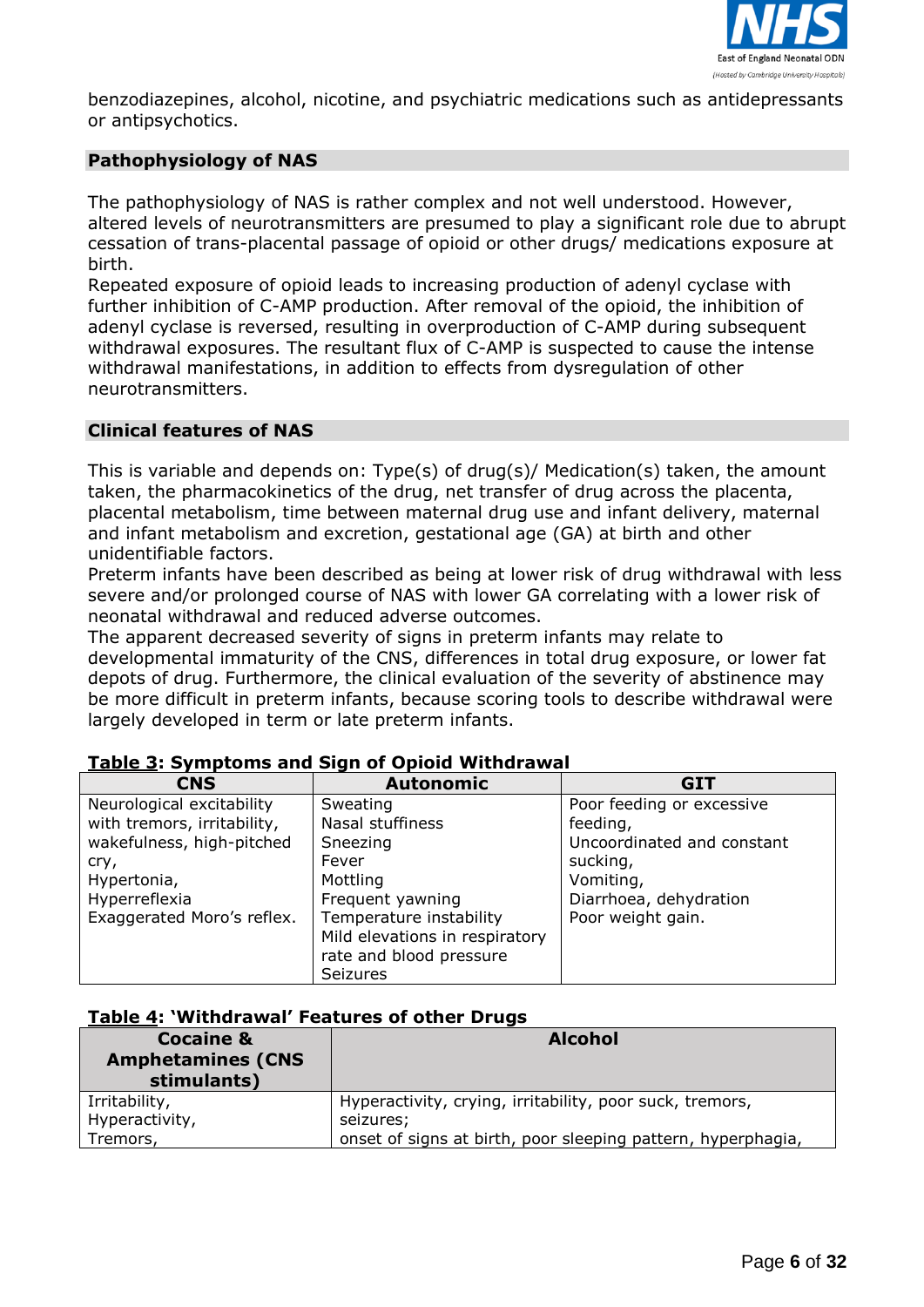

| High pitched cry  | Sweating |
|-------------------|----------|
| Excessive sucking |          |

### **When do symptoms/signs of NAS start?**

Onset of withdrawal depends on the dose taken, half-life of the drug, duration of the addiction and time of last maternal dose prior to delivery. On average, observation period for symptoms to appear is about 24-72 hours (**Table 2**)

# **Table 2: Maternal Misused Drugs and/or Medications and Onset of Withdrawal symptoms**

| <b>Drug</b>                                       | Appropriate time of onset                          |
|---------------------------------------------------|----------------------------------------------------|
| <b>Alcohol</b>                                    | $3-12$ hrs<br>$\bullet$                            |
| <b>Benzodiazepines</b>                            | Few days to 3weeks<br>$\bullet$                    |
| Cocaine                                           | 24-48hrs:<br>$\bullet$                             |
|                                                   | Usually no withdrawal signs but<br>$\bullet$       |
|                                                   | neurobehavioral abnormalities (decreased           |
|                                                   | arousal and physiologic stress)                    |
| Heroin (short half-life                           | Within 24 hours<br>$\bullet$                       |
| <b>Other Opioids</b>                              | 24-36 hours but can be up to 5-7 days<br>$\bullet$ |
| (buprenorphine (Subutex), codeine, Morphine,      |                                                    |
| hydrocodone, hydromorphone, oxycodone, Pethidine) |                                                    |
| Methadone (long half-life)                        | Within 3 days but up to 5-7 days;<br>$\bullet$     |
|                                                   | Rate of severity of withdraw does not              |
|                                                   | correlate to maternal dose. Exposure is            |
|                                                   | associated with longer duration of                 |
|                                                   | pharmacotherapy for NAS than Heroin                |
| <b>Methamphetamines</b>                           | 24-48hrs:<br>$\bullet$                             |
|                                                   | Usually no withdrawal signs but<br>$\bullet$       |
|                                                   | neurobehavioral abnormalities (decreased           |
|                                                   | arousal, increased physiologic stress, and         |
|                                                   | poor quality of movement)                          |
| Marijuana                                         | Usually no clinical withdrawal signs<br>$\bullet$  |

#### **Scoring System** (See **Appendix 1** for full details and key points)

Several scoring systems are available for use; however, the most widely validated and commonly used is the Finnegan Scoring System (Appendix 1). This 21-item scale, a modified version of the original created in 1975, evaluates multiple signs related to NAS and helps to guide treatment initiation and dosing. Scoring is to quantify the severity of symptoms to determine the need for pharmacologic intervention.

Literature shows that a standardised NAS scoring system is associated with a shorter length of stay and length of treatment. However, no studies to date have compared the use of different withdrawal score thresholds for initiating pharmacologic intervention on short-term outcomes.

#### **Key points when scoring:**

Due to its subjectivity the following Key Points should be borne in mind with the scoring:

 $\triangleright$  The first abstinence score should be recorded at approximately two hours after birth on infants with known in-utero drug exposure.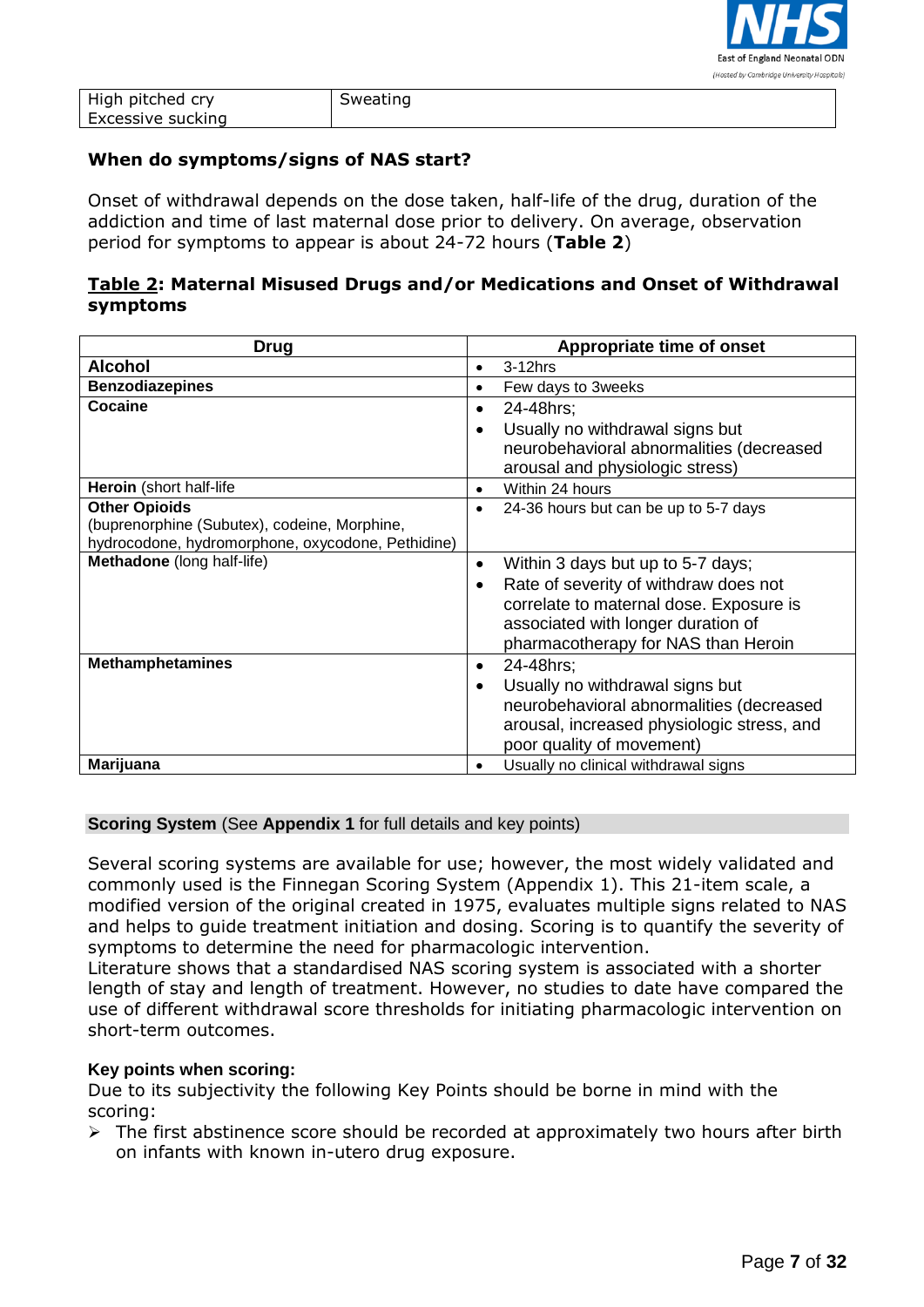

- $\triangleright$  Scoring should be started upon suspicion of withdrawal (see table 3) in infants with unknown maternal drug history.
- $\triangleright$  Following the baseline score all infants should be scored at 4-hourly intervals if score remains <8
- $\triangleright$  Scoring should reflect the baby's condition observed during the scoring interval, that is, since the last score was recorded, not just at the time of scoring and an assessment after a feed
- $\triangleright$  In a term baby, scoring should be performed 30 minutes to one hour after a feed, before the baby falls asleep.
- $\triangleright$  A crying infant should be soothed and quietened before assessing muscle tone, Moro reflex and respiratory rate.
- $\triangleright$  If the infant's score at any scoring interval is  $> 8$ , scoring is increased to 2-hourly and continued for 24 hours from the last total score of 8 or higher
- If the 2-hourly score is ≤7 for 24 hours then scoring intervals may change to 4 hourly
- $\triangleright$  If pharmacotherapy is required the infant is scored at 2 or 4-hourly intervals, depending on whether the abstinence score is less or greater than 8 throughout the duration of therapeutic period
- $\triangleright$  If, after cessation of pharmacotherapy the scores are persistently less than 8 for 24-48 hours then scoring may be discontinued and baby can be discharged home

There should be formal training on the use of the MFS, organised by midwifery or neonatal training team, as stated by the authors of the MFS

# **Differential diagnosis**

Certain conditions may mimic or confound NAS and therefore may require investigating to help rule out as a cause of the NAS-like presentation:

- $\triangleright$  Infection.
- $\triangleright$  Hyperviscosity syndrome (from polycythaemia)
- $\triangleright$  Metabolic disorders such as hypoglycaemia, hypocalcaemia, hypomagnesaemia
- $\triangleright$  Jitteriness from metabolic disorders and polycythaemia
- $\triangleright$  Hyperthyroidism
- $\triangleright$  Seizures ? cause
- $\triangleright$  Intracranial pathology haemorrhage, ischaemia,
- $\triangleright$  Consideration should be given to NAS due to barbiturates and antidepressants such as SSRI

#### **Investigations**

The following babies may require the following investigation(s):

# **Table 5: List of suggested Investigations and Indications**

| <b>Investigation</b>                                                                                                                                                                         | <b>Indication</b>                                                                                                                                                                                                                                                   |
|----------------------------------------------------------------------------------------------------------------------------------------------------------------------------------------------|---------------------------------------------------------------------------------------------------------------------------------------------------------------------------------------------------------------------------------------------------------------------|
| <b>Urine toxicology</b><br>- Send to biochemistry (use<br>universal urine container)<br>minimum 1 ml of urine from<br>cotton wool pad placed in the<br>nappy<br>- To be collected as soon as | All cases of maternal drug misuse/ methadone<br>$\bullet$<br>programme;<br>Requested by Social services (SS) with<br>$\bullet$<br>documentation;<br>• Part of clinical care after consent from the mother<br>** Results must take into account any prescribed drugs |
| possible after birth, as many                                                                                                                                                                | given to mother during labour                                                                                                                                                                                                                                       |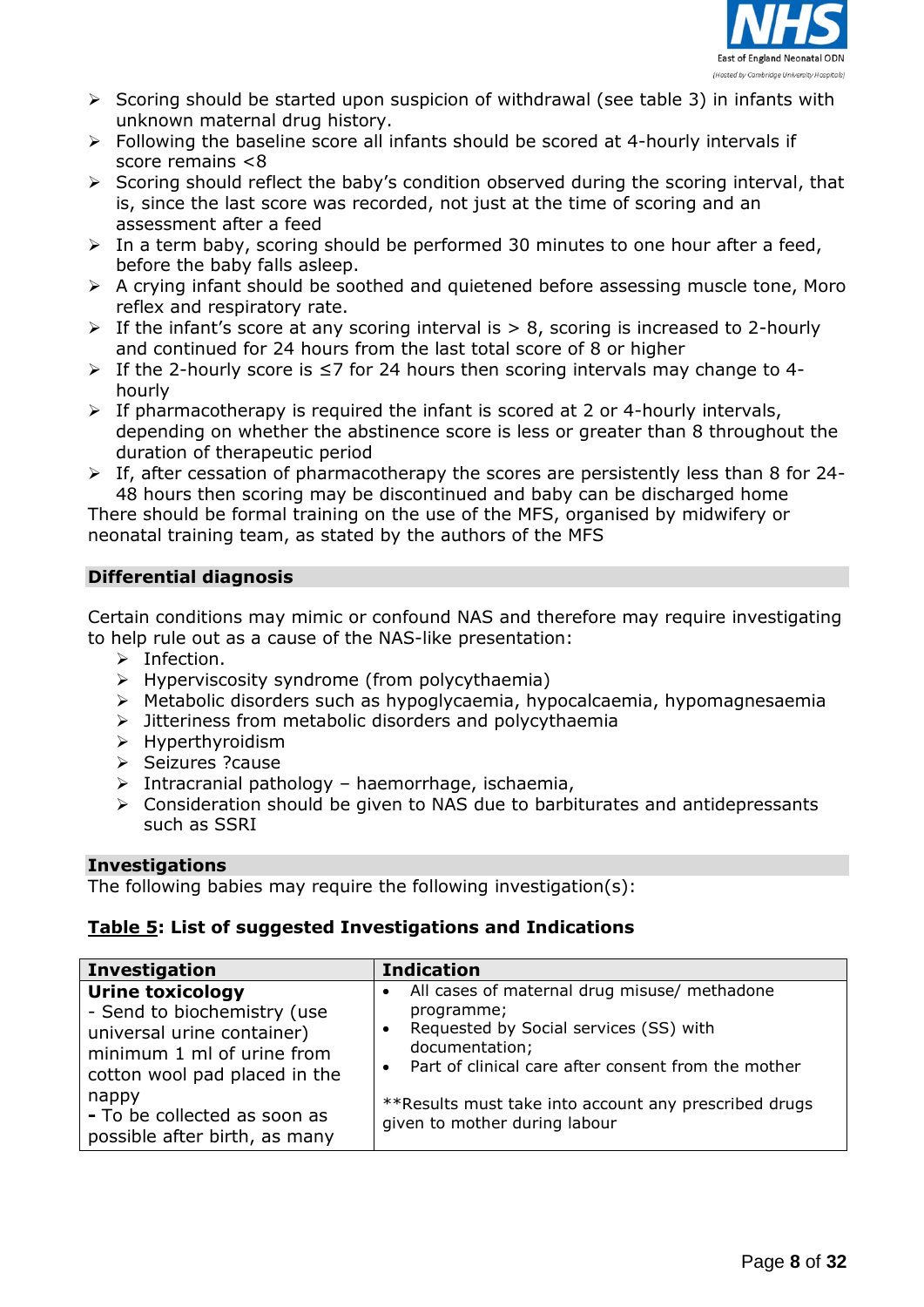

| drugs are rapidly metabolized<br>and eliminated                                  | ** Collection should follow a Chain of Custody (see<br>Appendix 3 for sample) procedure as a form of quality<br>assurance/medico-legal requirement |
|----------------------------------------------------------------------------------|----------------------------------------------------------------------------------------------------------------------------------------------------|
| <b>Cranial Ultrasound</b>                                                        | Maternal cocaine use<br>Persistently abnormal CNS findings<br><b>Seizures</b>                                                                      |
| <b>MRI</b>                                                                       | Abnormal Cranial Ultrasound<br><b>Seizures</b><br>Persistently abnormal CNS findings                                                               |
| <b>Blood/ Serum Glucose</b><br>Calcium, Magnesium, Urea<br>and electrolytes, FBC | Excessive jitteriness or NAS-like presentation                                                                                                     |

#### **Antenatal Management of Pregnancies/Foetus at Risk of NAS**

#### **Categories of Mothers/ Babies:**

- 1. Mothers on prescribed medications likely to cause NAS/NAS-like features in babies
- 2. Mothers on Methadone Drug/ Alcohol Programme
- 3. Clinical concerns of possible NAS
- 4. Mothers with suspected illicit drug use, known to Social Services, with pre-birth care plan.

#### **Consider the following management plan as appropriate (according to your local protocol):**

- 1. Antenatal Counselling: for mothers in category 1&2 above, there should be a discussion between the mother, obstetrician and/or Senior Neonatal Team member on effects of such medication on the unborn and newborn baby.
- 2. Alerting the Neonatal Team
- 3. Involvement of the Midwifery Safeguarding Team/ Drug liaison midwife or team or anyone in a similar role (categories 2-4 above)
- 4. Multi-disciplinary antenatal plan (involving Social Services, Midwifery Safeguarding Team/ Drug liaison midwife or team /Midwifery staff, Obstetrician/ neonatal liaison, Health visitor (HV) and GP) in place for unborn baby and mother
- 5. Liaison with the Drug and Alcohol Services and Social services as appropriate
- 6. Smoking cessation counselling where appropriate

#### \*Contact Details of local team should be made available - **See Appendix 2**

#### **Delivery/perinatal Management**

- $\triangleright$  There is no requirement for neonatal team to be present for the delivery of a maternal drug misuse/use case unless there are other indications.
- $\triangleright$  Avoid the use of Naloxone in case of respiratory depression as this may precipitate an acute withdrawal and seizure (1 case report).
- $\triangleright$  Follow local protocol as appropriate.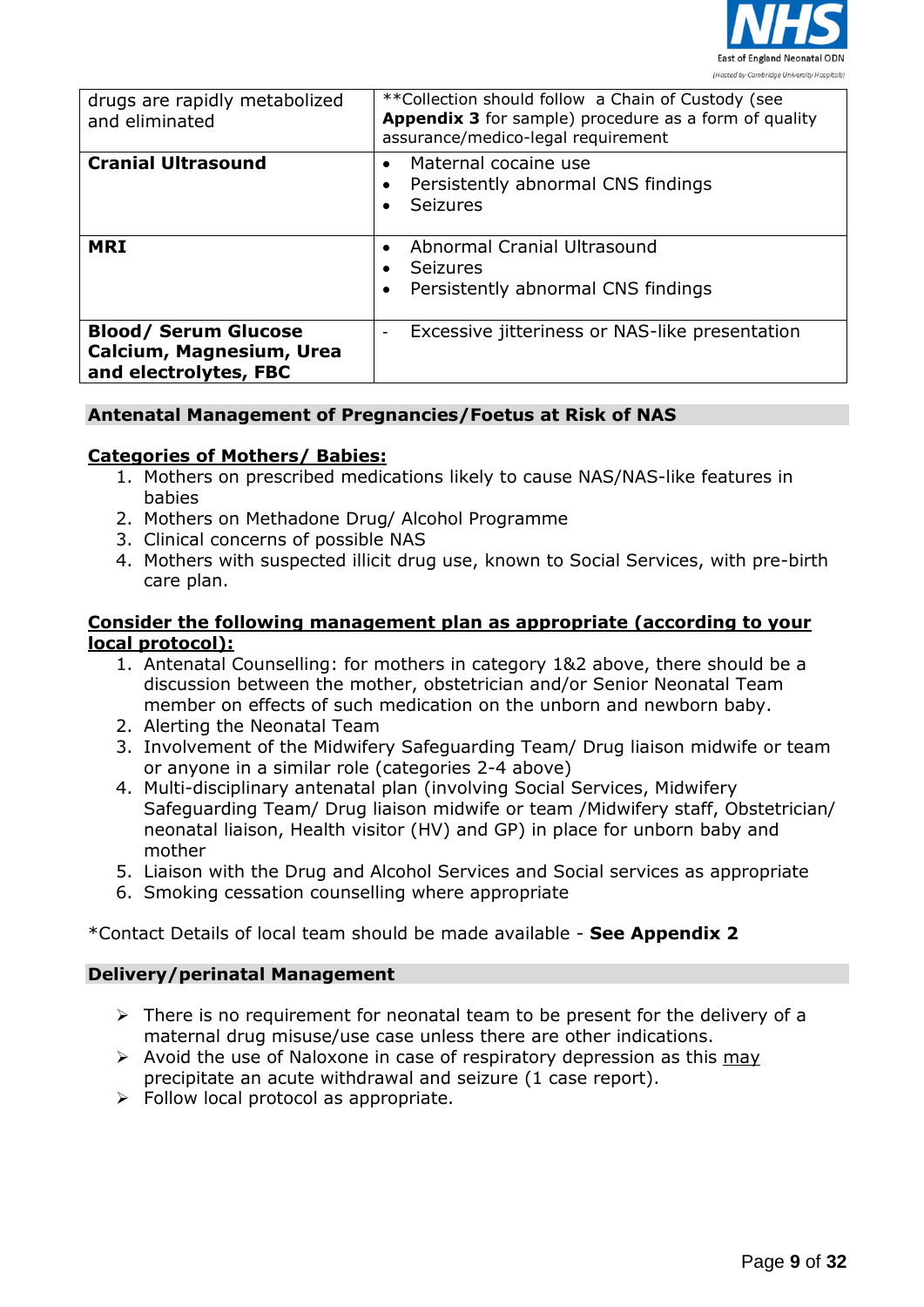

#### **Postnatal Management**

# **A. After delivery follow local protocol as indicated, including:**

Information sharing, in selected cases as appropriate: informing neonatal team, social services, midwifery team with responsibility for safeguarding, Health Visitor (HV), Community Midwife (CM), Drug liaison midwife and GP (pre-discharge)

- $\triangleright$  Neonatal team to obtain the following information:
	- o Drug names, route, dose, frequency and duration
	- o Timing of last dose
	- $\circ$  Details of any drug detoxification programme/ Drug and Alcohol Services, including the gestation at which it was started
	- o Other drugs/ alcohol used
	- o Drugs given to mother during labour
	- o Family/ social history to include number of children living with parents/ foster care/ adopted or any social services involvement
	- $\circ$  Establish who has parental responsibility
	- o Booking and recent bloods including HIV, Hepatitis status of mother/ partner
	- o Maternal history of mental illness and medication(s)
	- o Record other problems during pregnancy and delivery

#### **B. Initial Management:**

- > There should be a clear plan from the antenatal team, Social Services, Drug and Alcohol team, Safeguarding team or any other medical staff involved in or aware of concerns in the mother's notes.
- $\triangleright$  Documentation and any advice given to parents of babies who do not require any form of formal observation should be made in baby's notes/ or NIPE examination
- $\triangleright$  Inform CM, HV and SS of baby's progress as appropriate
- Observe as per local protocol on: NICU/SCBU/Postnatal ward/ Transitional care or as stated in the antenatal care plan
- Babies should only be separated from their mothers and admitted to NICU/SCBU if there are social, legal or medical reasons identified antenatally or for collection of urine (the urine collection needs to follow a chain of evidence pathway)
- $\triangleright$  The parents should be:
	- o Involved in all care planning and delivery of care to their infant unless otherwise stated in pre-birth SS plan
	- o Given every opportunity to discuss their baby's care and any concerns that they may have with the paediatrician and nursing staff
- Infants at risk of NAS or those whose mothers are suspected drug users should have the first withdrawal assessment using the Modified Finnegan Score(MFS), recorded at two hours of age (Appendix 1 for details and key points)
- $\triangleright$  Neonatal team should be made aware of any baby who starts exhibiting signs of withdrawal and admission to NICU should be considered (if scores are high and treatment is required).
- For babies whose mothers are on the Drug/ Methadone/ Alcohol Programme, known to misuse drugs, or in suspected cases of withdrawal and for those with antenatal plans to do so, some form of investigation may need to be carried out (see Table 5 above)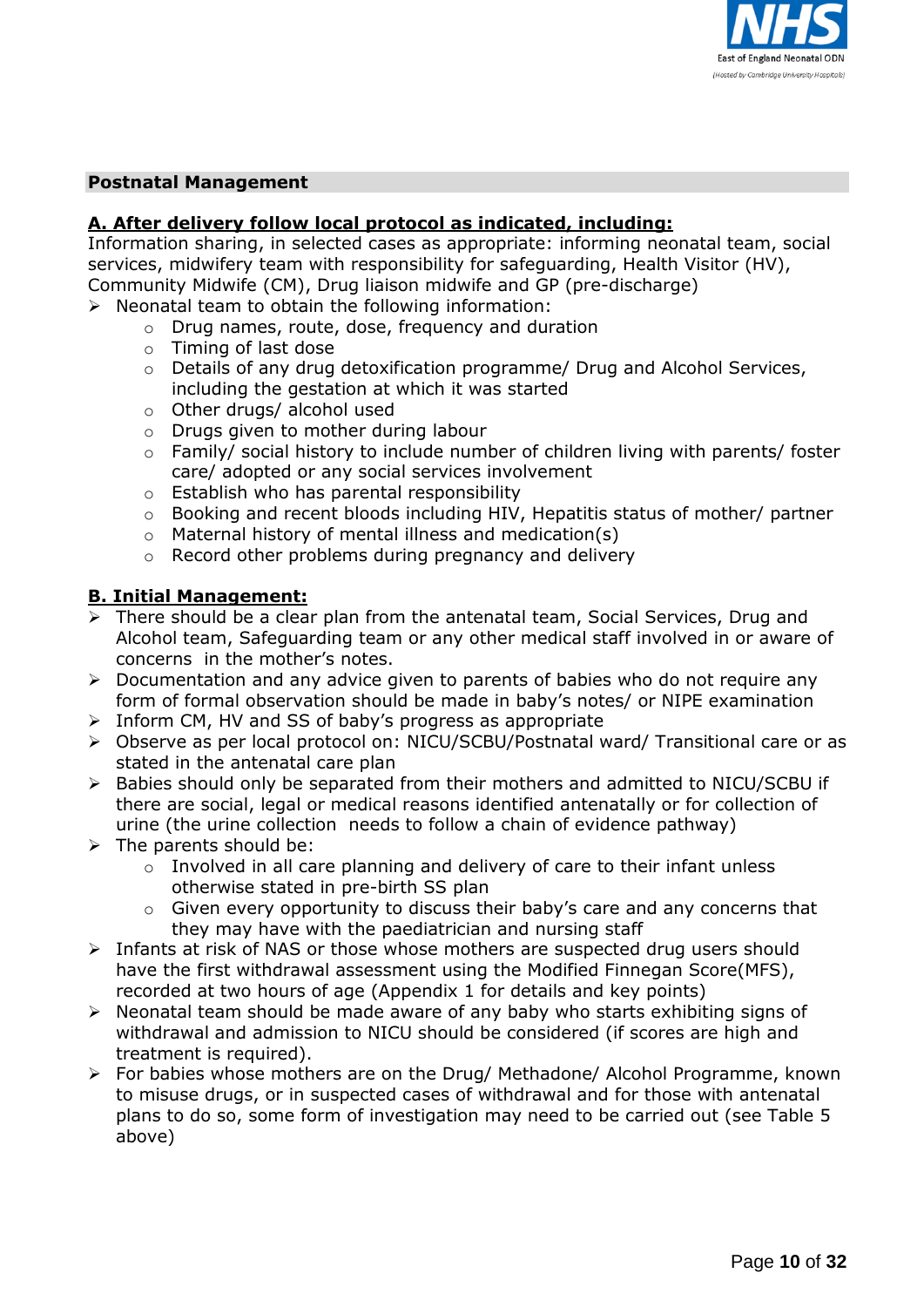

### **Admission Criteria**

### **Criteria for admission when baby is monitored on TC/PNW:**

- $\triangleright$  Baby is to be admitted to SCBU/NICU for monitoring and potential treatment if the score is  $\geq 8$  at any scoring interval
- $\triangleright$  Seizures
- $\triangleright$  Very unsettled, with continuous or intermittent high-pitched cry
- $\triangleright$  Poor feeding
- $\triangleright$  Other clinical concerns

#### **Length of observation period when pharmacotherapy is not needed:**

- $\triangleright$  Known Opioid-exposed infants should be observed for minimum 72 hours after birth, however the withdrawal symptoms might present as late as 14 days after birth
- $\triangleright$  Marijuana : No observation period required
- $\triangleright$  Cocaine: Babies may need to be monitored for cocaine effects for 48 hours
- $\triangleright$  Poly-drug misuse: Minimum of 72 hours

#### **Supportive/Non-Pharmacological Management**

Regardless of the need for medication for the treatment of NAS, all drug-exposed infants should receive individualised non-pharmacologic supportive management, as NAS per se is not defined solely by the need for medication therapy. Initial management should primarily be supportive for symptom scores of less than 8. If, after the period of observation the baby is asymptomatic, he/she could be discharged home, provided that any possible social concerns have been addressed and resolved.

#### **A. General Adjunctive Therapy:**

#### **Table 6: Adjunctive Therapy**

| Include:                |                                                     |
|-------------------------|-----------------------------------------------------|
| Soothing techniques     | non-nutritive sucking using 'dummy'                 |
|                         | positioning/swaddling/ gentle movement/ rocking     |
| Maintaining temperature | Appropriately clothed to avoid sweating             |
| stability               |                                                     |
| Minimal sensory         | Do not disturb when asleep; minimal noise           |
| stimulation             |                                                     |
| Minimal Environmental   | Dimmed lights/ use of developmental care principles |
| stimulation             |                                                     |
| Frequent small feeding  | 3 hourly feeds                                      |
|                         |                                                     |
| May require higher feed | This may be necessary to meet the high caloric      |
| volume and/ or higher   | requirements to ensure proper growth and should be  |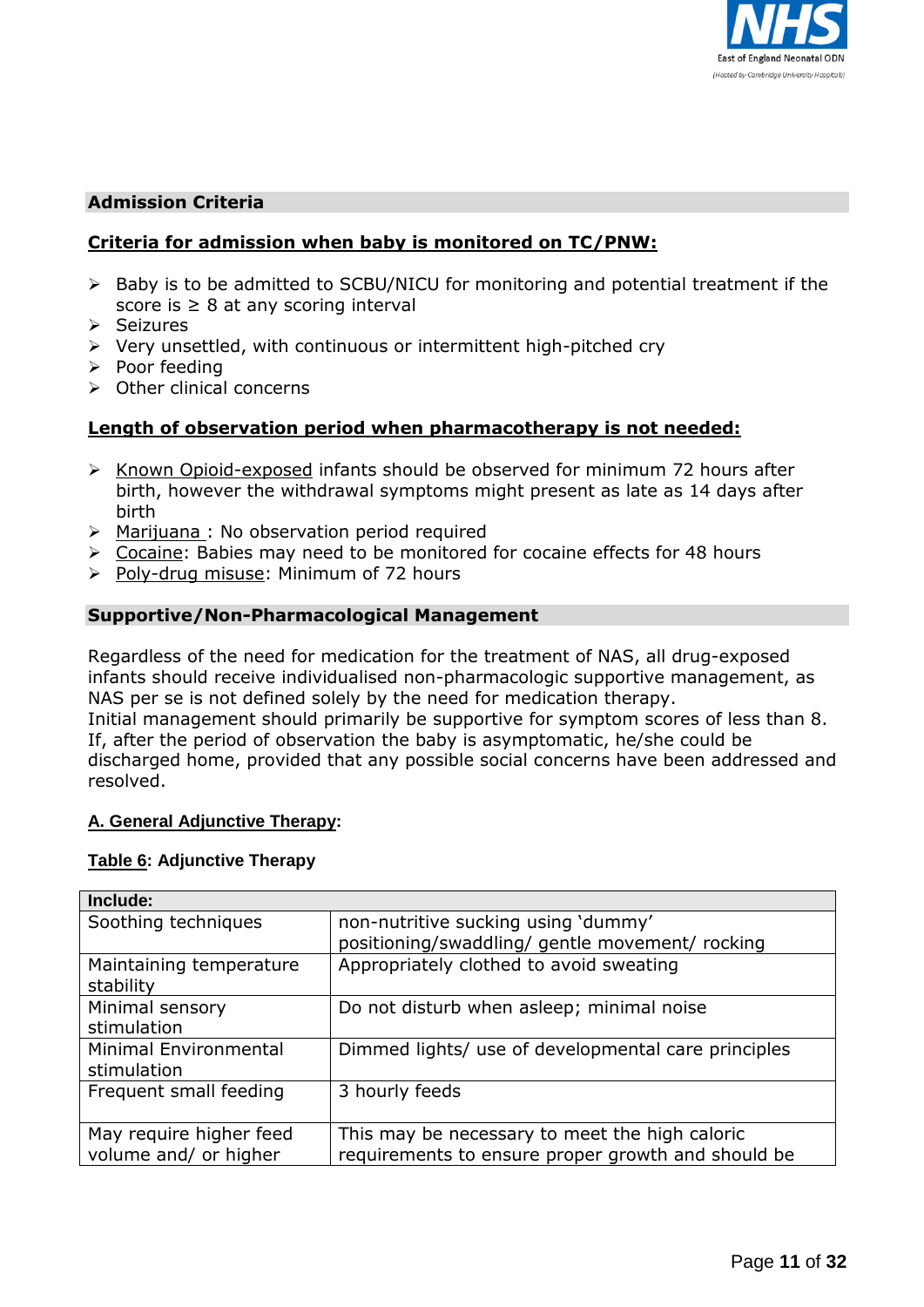

| caloric formula         | individualised                                       |
|-------------------------|------------------------------------------------------|
| May have "sore bottoms" | Use (for example): Paraffin 50/50, Medihoney barrier |
|                         | cream (or as per local protocol)                     |

# **B. Nutritional Management:**

- $\triangleright$  NAS infants may have a voracious appetite/ hyperphagia and hyperactive sucking action which can lead to excessive weight gain. Others may have poor suck coordination making it difficult to establish oral feeding and supplementary tube or cup feeding may be necessary
- Observe for signs of dehydration in case of persistent vomiting or loose stools and manage as appropriate
- $\triangleright$  Infants may be prone to weight loss and failure to thrive secondary to caloric expenditure caused by their hypermetabolic state or through vomiting, posseting and loose stools.
- $\triangleright$  There is increasing evidence that using lactose free formula improves the stool consistency and perianal excoriation. This should be considered in formula fed infants.
- $\triangleright$  Breast feeding should be advocated as it may reduce the severity of withdrawal symptoms
- $\triangleright$  If the baby is not to be breast-fed then frequent small volume feeding with hypercaloric formula to supply the additional caloric requirements may be needed
- $\triangleright$  Monitor weight at regular intervals according to local unit policy

# **C. Breast Feeding (BF):**

BF has been shown to have several advantages including significantly reducing length of hospital stay, encouraging and improving bonding, lessening the severity of symptoms, reducing the duration of NAS and the need for withdrawal pharmacotherapy compared with formula-fed infants. The mother should be given all the necessary information to be able to make an informed choice

| <b>Indication</b>                   | $\triangleright$ Should be encouraged in mothers who are stable on<br>methadone, however, advice to avoid breastfeeding within<br>first 2hrs post-dose<br>$\triangleright$ In mothers with concurrent hepatitis B or C, breastfeeding<br>is not contraindicated (not known to be transmitted<br>through BF) and especially if baby has been immunised |
|-------------------------------------|-------------------------------------------------------------------------------------------------------------------------------------------------------------------------------------------------------------------------------------------------------------------------------------------------------------------------------------------------------|
| <b>Relative</b><br>contraindication | Mothers on high dose methadone<br>$\bullet$                                                                                                                                                                                                                                                                                                           |
| <b>Contraindication</b>             | HIV positive mothers<br>Ongoing maternal cocaine, heroin, amphetamine use<br>Known poly-drug misuse (or confirmed on urine toxicology<br>$\bullet$<br>in either the baby or the mother<br>On IV Opiods<br>CNS stimulants: Eg. Dexamphetamine, Methylphenidate                                                                                         |

#### **Table 7: Indications and Contraindications to BF**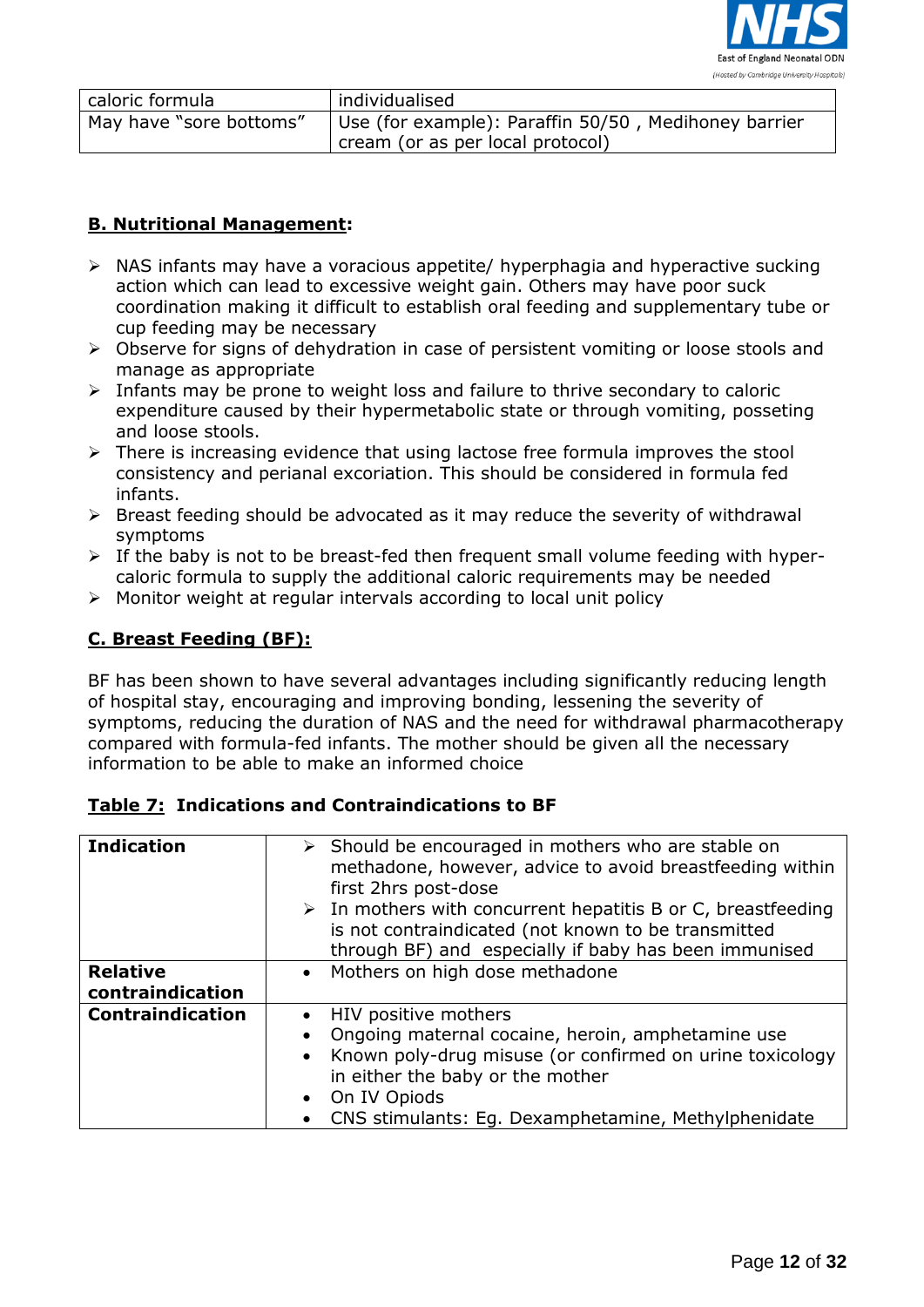

# **D. Parent Education:**

It is important for the mother and family to understand the neuro-behaviour in their infant. They need to begin building skills to help their infant cope whilst still in hospital. Topics to discuss with mother include:

- $\triangleright$  Exaggerated rooting does not always indicate hunger
- $\triangleright$  Infants may be disturbed by normal household noises and may not sleep well
- $\triangleright$  Crying may be high-pitched
- $\triangleright$  Hypertonia may persist and mother may interpret this as sign of rejection
- $\triangleright$  Drugs that pass through into the breast milk

# **C. Maternal Therapy:**

Mothers who are not emotionally stable or not receiving appropriate medication and/or therapy are at high risk for relapse to drug use, neglect, or abuse of the child. The population of substance exposed infants and their caregivers is a complex and vulnerable group. Only through coordinated, comprehensive, and compassionate care can the difficulties created by in-utero substance exposure for the mother and the infant be overcome.

The following should form part of Maternal Management while baby is on the NICU:

- $\triangleright$  Agreed social services plan should be followed if in place
- $\triangleright$  Ensure adequate drug-misuse therapy is on-going
- $\triangleright$  Effective communication strategies; parents should be given opportunities to discuss on-going care, honest feedback; frequent maternal–infant assessments. Reassurance and support are also important.
- $\triangleright$  Ensure on-going psychiatric care if required
- $\triangleright$  Encourage and supporting mother to care for the baby; it is important to prepare the mother to identify her feelings about an infant with NAS and to practice the emotional responses that will allow her to support the infant's recovery. Early experiences, such as positive caregiving during critical periods, can induce programming or reprogramming of key adaptive systems, such as stress response, that promote positive adaptation in young children that can result in healthier developmental, behavioural, and social–emotional trajectories
- $\triangleright$  Psychological care/ use of counsellors if available
- $\triangleright$  Offer rooming in pre-discharge
- $\triangleright$  Discuss follow-up plans pre-discharge

These techniques may be adequate treatment for some infants with NAS; however, pharmacological intervention is often necessary.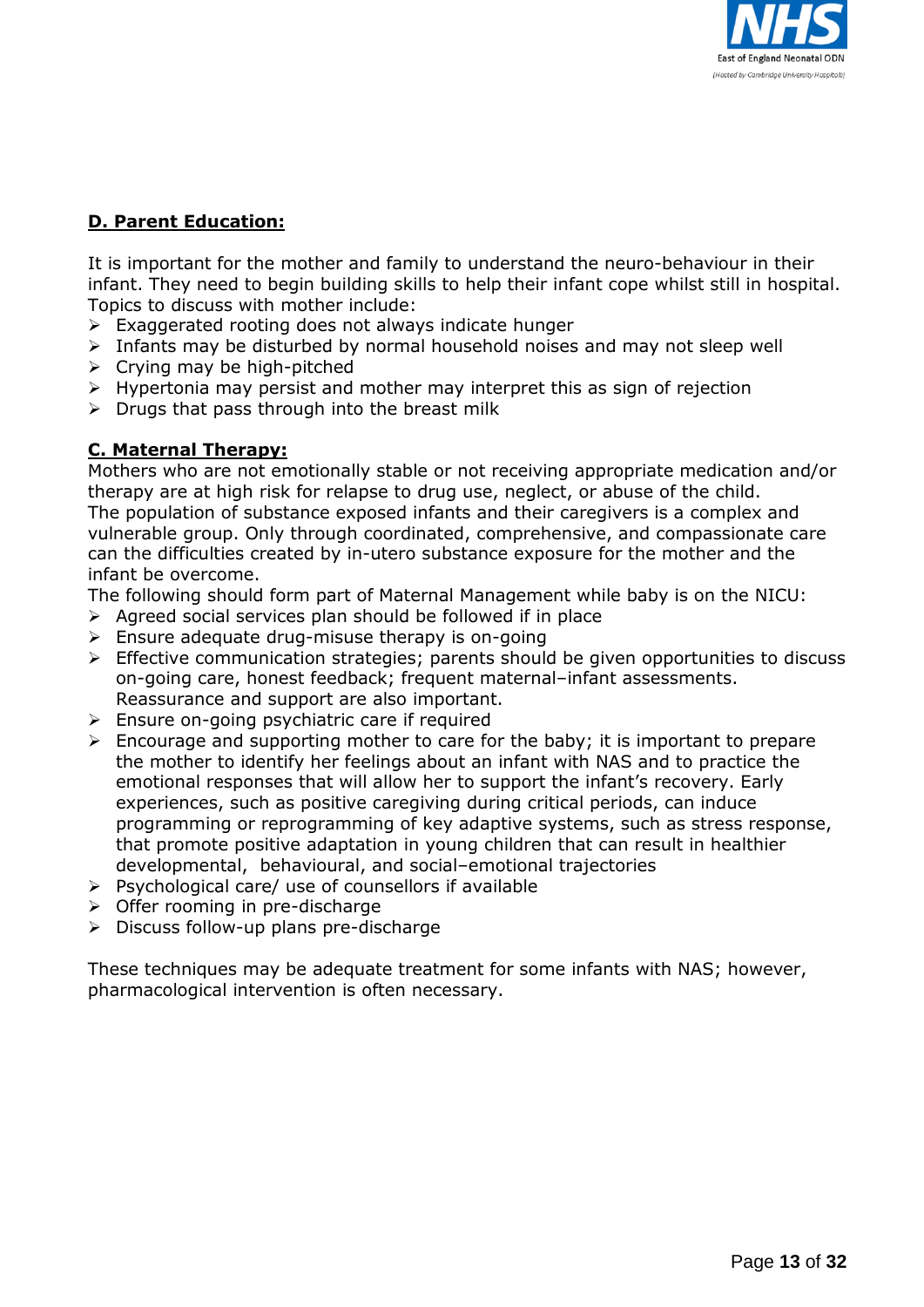

### **Pharmacological Management**

#### **Goals for initiating pharmacotherapy are to:**

- 1. Ameliorate the clinical manifestations of withdrawal- hyperactivity and autonomic instability
- 2. Restore normal pattern of newborn activities, such as sleeping, feeding and consistent weight gain

# **Criteria and Indications for starting pharmacological treatment include:**

- 1. Using MFS: the need for medication is indicated when:
	- $\triangleright$  The total score is 8 or higher for 3 consecutive scorings. Once the score is 8 or higher the scoring intervals automatically become 2 hourly, so significant symptoms are treated within 4-6 hours.
	- $\triangleright$  Two consecutive scores of 12 or higher require therapy to be initiated. If the score is 12 or higher the baby must be assessed by 2 people individually.
	- $\triangleright$  When the sum of 3 consecutive Finnegan scores is  $> 24$ .
- 2. Seizures
- 3. Continuous high-pitched cry (see Appendix 1)

4. Inability to feed and rest (i.e. the infant sleeps less than one hour after feeds)

5. When there is profuse diarrhoea and frequent vomiting, poor feeding and poor weight gain (when other causes are ruled out), start treatment even if scores are < 8

#### **Pharmacotherapy:**

Numerous medications have been used to treat NAS including Benzodiazepines, Chloral hydrate, Chlorpromazine, Clonidine, Morphine, Methadone and Phenobarbital. However, there are very few quality RCTs and other less robust evidence to prove the superiority of one agent above the other. Current evidence point to the increasing trend in trials and use of Morphine and Clonidine, with decreasing use of other agents (Appendix 4: Trends in Current Pharmacotherapy used in NAS). Further evidence in support of this is provided in Appendix 5: Evidence Summary Table.

- **1 st line: Oral Morphine +/-**
- **2<sup>nd</sup> line/ Adjunctive Therapy: Clonidine or Phenobarbital (\*these have also** been used as monotherapy in some trials and been compared to each other and to Morphine) (See Appendix 5: Evidence Summary Table)

#### **Table 8: Medications, Dose and weaning process**

| <b>Drugs</b>         | Start, Increments,<br><b>Maximum dose</b> | Weaning<br><b>Process</b> | Dose at which to Stop |
|----------------------|-------------------------------------------|---------------------------|-----------------------|
| 1 <sup>st</sup> Line |                                           |                           |                       |
| <b>Morphine</b>      |                                           |                           |                       |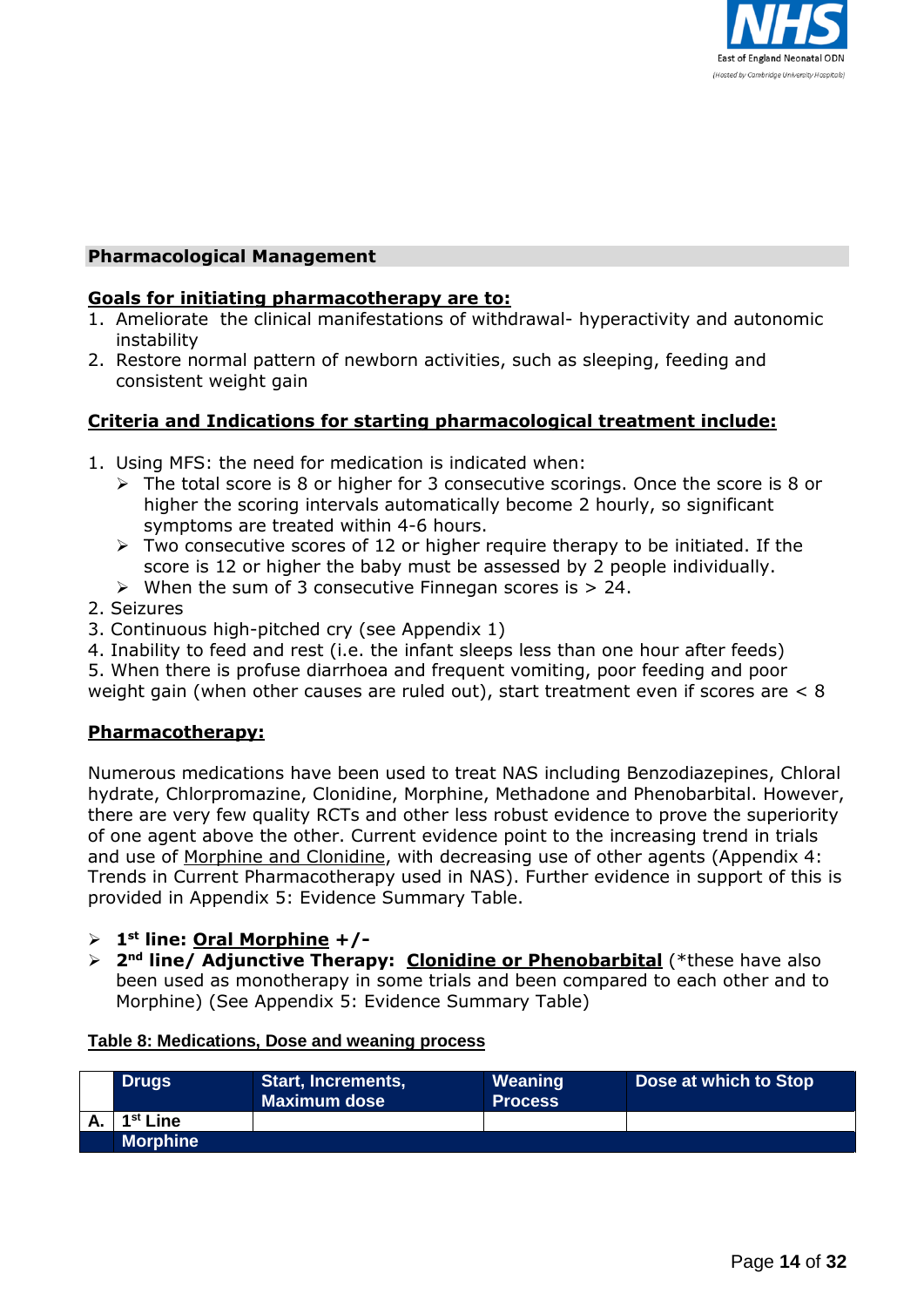

|    | Opiate                                         | Start:                                                                           |                                              |                                              |
|----|------------------------------------------------|----------------------------------------------------------------------------------|----------------------------------------------|----------------------------------------------|
|    | Mu agonist<br>Drug of choice<br>for all opiate | 50mcg/kg/dose orally<br>Frequency:                                               | 1.Reduce dose<br>by 10-20%<br>every 24-48hrs | When total dose/day<br>125mcg/kg/day or less |
|    | withdrawal                                     | 3-4hrly dose regime                                                              | if all scores <8                             |                                              |
|    | $1st$ line for<br>seizures 2 <sup>0</sup> to   | Increments:                                                                      | in preceding<br>24hrs until                  | <b>Advantages:</b>                           |
|    | opiate                                         | 20%/dose                                                                         | reaching                                     | -Very effective in opiate-<br>related NAS    |
|    | withdrawal,                                    |                                                                                  | starting dose                                |                                              |
|    | polydrug                                       | *Max dose:                                                                       | <b>of</b>                                    |                                              |
|    | misuse                                         | 1000mcg/kg/day                                                                   | 50mcg/kg/dose                                |                                              |
|    |                                                | (167mcg/kg 4hrly)                                                                | 3-4hrly                                      | Disadvantage:                                |
|    | <b>Monitor: 4-</b>                             |                                                                                  |                                              | -Respiratory depression                      |
|    | 6hrly                                          | * Units using a max daily                                                        | 2. Then                                      | -Sedation                                    |
|    | <b>Respiratory</b><br>rate                     | dose of <400 mcg/kg/day<br>were more likely to                                   | decrease<br>frequency:                       | -Frequent dosing                             |
|    | <b>Heart rate</b>                              | require the addition of 2 <sup>nd</sup>                                          | from $4$ to $6$ to $8$                       |                                              |
|    | <b>Blood</b>                                   | line Rx (O'Grady et al)                                                          | to 12 hourly                                 |                                              |
|    | pressure                                       |                                                                                  |                                              |                                              |
|    |                                                |                                                                                  |                                              |                                              |
| В. | $2nd$ Line                                     | <b>Indications for starting:</b><br>1. When close to or at maximum Morphine dose |                                              |                                              |
|    |                                                | 2. Poly-drug use                                                                 |                                              |                                              |
|    |                                                | 3. To shorten duration of Morphine use/days                                      |                                              |                                              |
|    |                                                | 4. To help reduce persistently high MFS                                          |                                              |                                              |
|    |                                                | 5. Found to help reduce the dose of Morphine required                            |                                              |                                              |
| 1. | <b>Clonidine:</b>                              |                                                                                  |                                              |                                              |
|    | <b>Centrally</b>                               | Start:                                                                           | <b>Weaning:</b>                              | Stop:                                        |
|    |                                                |                                                                                  |                                              |                                              |
|    | acting $\alpha_{2}$ -                          | 6mcg/kg/day orally                                                               | Wean off                                     | 1.5mcg/kg/day or less                        |
|    | adrenegic                                      | (give 1mcg/kg then                                                               | <b>Morphine first</b>                        |                                              |
|    | agonist<br><b>Monitor:</b>                     | assess blood pressure                                                            |                                              | <b>Advantages:</b>                           |
|    | BP and HR 4-                                   | before increasing the<br>dose)                                                   | <b>Start weaning</b><br>after 48hrs off      | -Quicker wean<br>-In combination with        |
|    | 6hrly for 48hrs                                |                                                                                  | <b>Morphine</b>                              | <b>Morphine, reduces MFS</b>                 |
|    | after starting,                                | Frequency:                                                                       |                                              | quicker, reduces total                       |
|    | then 12hrly                                    | 4-6hly dose regime                                                               | Decreased by                                 | Morphine dose required,                      |
|    | and back to                                    |                                                                                  | 10% 24hrly                                   | shortens length of stay                      |
|    | 6hrly when                                     | Increments:                                                                      |                                              | -Shorter therapy time                        |
|    | weaning till<br>24hrs after                    | 25%                                                                              |                                              | compared to<br>Phenobarbital                 |
|    | stopping                                       | Max: 12mcg/kg/day                                                                |                                              | -No sedative effect                          |
|    |                                                |                                                                                  |                                              | -No respiratory                              |
|    |                                                | <b>Clonidine may not be</b>                                                      |                                              | depression                                   |
|    |                                                | readily available as it is                                                       |                                              |                                              |
|    |                                                | an unlicensed special                                                            |                                              | <b>Disadvantages:</b>                        |
|    |                                                | drug                                                                             |                                              | Frequent BP, HR                              |
| 2. | Phenobarbital                                  |                                                                                  |                                              | monitoring                                   |
|    | <b>Barbiturate</b>                             | <b>Start options:</b>                                                            |                                              |                                              |
|    | <b>Decreases</b>                               | 1. Loading dose (*may                                                            | Wean off                                     | <b>Wean Phenobarbital over</b>               |
|    | hyperactivity                                  | help achieve therapeutic                                                         | <b>Morphine first</b>                        | 3 months                                     |
|    | in CNS                                         | levels quicker):                                                                 |                                              |                                              |
|    | *May be used<br>as 1 <sup>st</sup> Line in     | 15-20mg/kg 1 <sup>st</sup> Day<br>followed by 5-                                 | Wean over 3<br>months                        | <b>Advantages:</b><br>-Quicker wean          |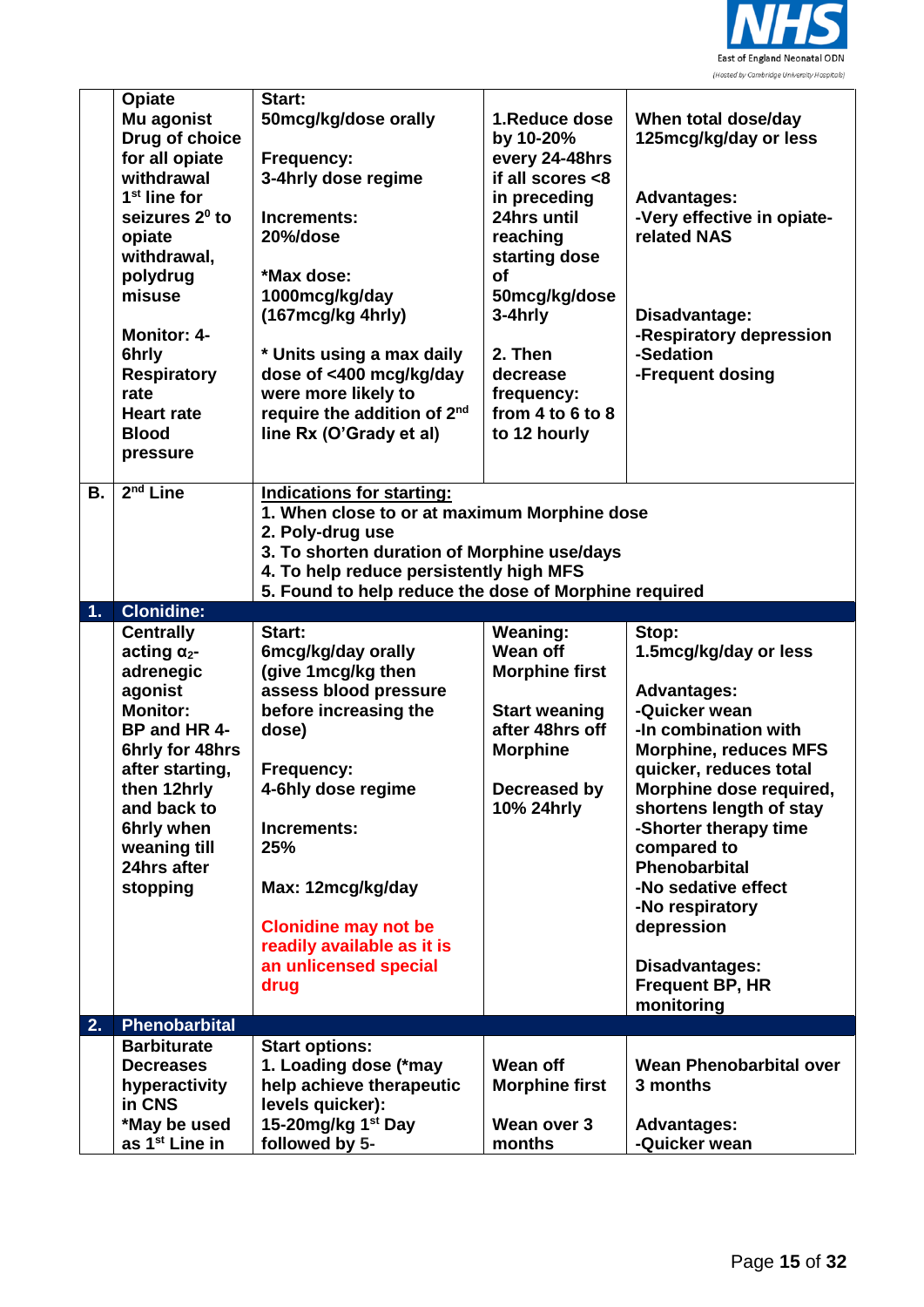

| Sedative-            | 10/mg/kg/day, to be given  | -In combination with        |
|----------------------|----------------------------|-----------------------------|
| <b>Hypnotic</b>      | in 2-3 divided doses (8-   | <b>Morphine, reduces FS</b> |
| withdrawal           | 12hourly) orally           | quicker, reduces total      |
|                      |                            | Morphine dose required,     |
| <b>Monitor:</b>      |                            | shortens length of stay     |
| <b>Periodic</b>      | 2. No loading dose         |                             |
| <b>Phenobarbital</b> | regime: 5-10/mg/kg/day,    | Disadvantage:               |
| levels               | to be given in 2-3 divided | -Over sedation              |
| <b>Keep levels</b>   | doses (8-12hourly) orally  | -Needs levels monitoring    |
| 20-30mg/l            |                            | -Overall longer therapy     |
|                      | <b>Frequency:</b>          | time compared to            |
|                      | 12hrly dose regime         | <b>Clonidine</b>            |
|                      |                            | -Need for outpatient        |
|                      | Max: 10-12mg/kg/day        | follow up and weaning       |
|                      | orally                     | -? Potential adverse        |
|                      |                            | effect of Phenobarbital on  |
|                      |                            | developing brain            |

#### **Care coordinator for the baby on the NICU**

- There will be close liaison between the Neonatal Team, the Midwifery Safeguarding Team, Social Services/ Social Worker, any identified keyworker, Drug liaison midwife, the Health Visitor and the GP.
- $\triangleright$  On the NICU, this will be coordinated and facilitated by a named team member, eq. Neonatal Community Nursing Team with regular updates of progress.

#### **Discharge on home medication**

Some babies (e.g. babies discharged to foster care, babies born to mothers on prescribed opioids for pain management) may be discharged home on medication, once symptom control has been achieved:

- Morphine ( weaning can follow the above regime)
- Phenobarbital can be weaned within 3 months

#### **Discharge Planning**

- $\triangleright$  All routine discharge procedures must be followed.
- NAS babies should have been off medications for at least 24-48hrs with NAS Scores of less than 8 before discharge.
- $\triangleright$  Exception to above is the use of Phenobarbital. Administration competency should be achieved by parents/foster carer before discharge.

#### In addition:

- The Neonatal Community Nursing Team will facilitate and coordinate the discharge of the babies who required treatment, in liaison with the appropriate professionals including the GP, Health Visitor, Social Worker, Midwifery Safeguarding Team, the social worker and Drug/ Alcohol Rehabilitation Team
- $\triangleright$  A discharge planning meeting should be held, where considered necessary, with parents/ family/ Foster carer (as applicable), Health Visitor, Social worker with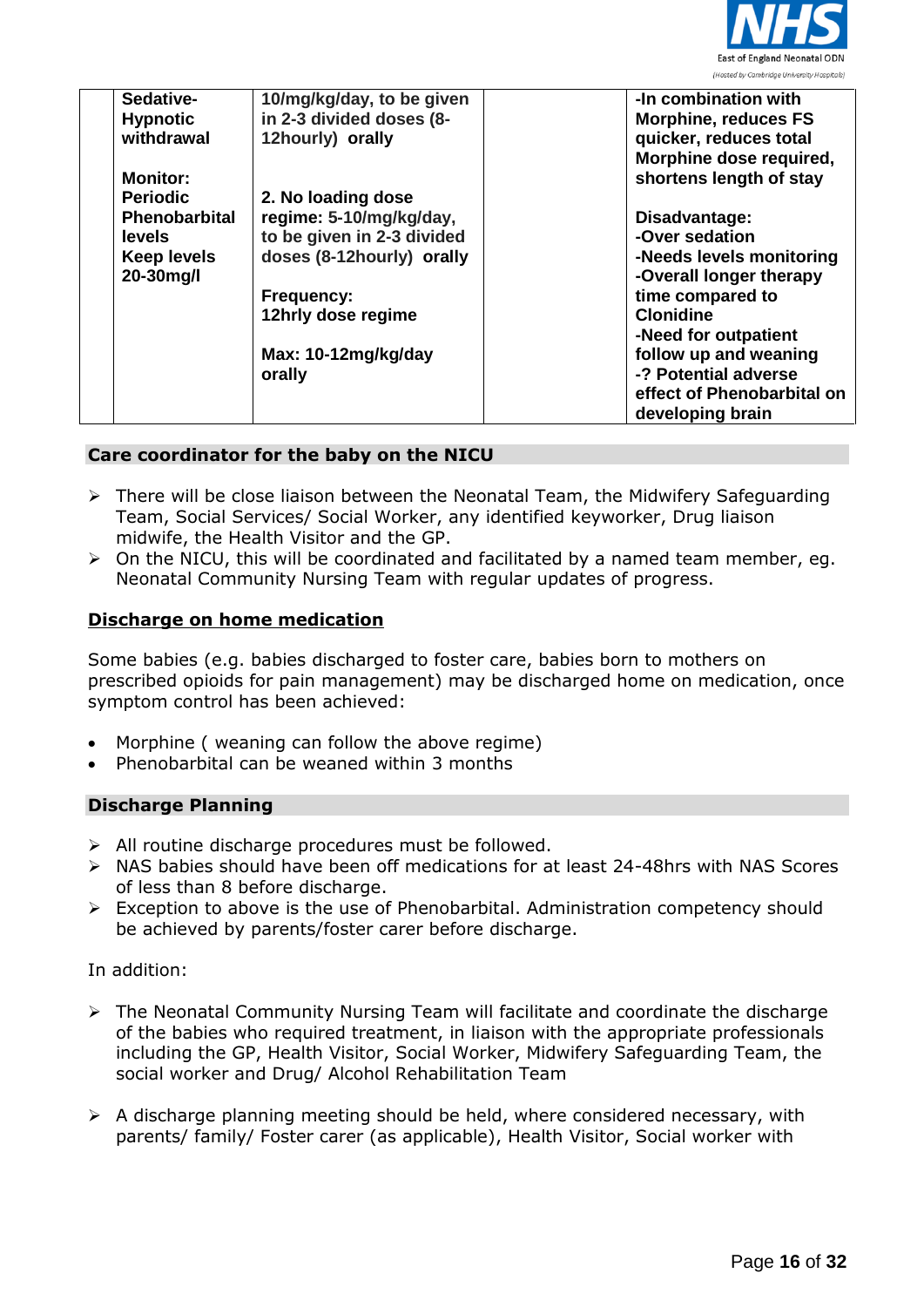

typed copy of the minutes to be included in the clinical notes. Local services such as Drug/Alcohol Rehab Team should also be informed. This is to allow the key workers adequate time to organise and co-ordinate post discharge substance use review and care i.e. medication, methadone / other prescribed medication (if applicable), appointment with the doctor / key worker etc.

- Complete a 'SEND' discharge summary with details of the HV, SW for GP with copies to social worker (as applicable), health visitor and the family. Care must be taken not to include any sensitive information.
- For Babies going into Foster Care, a special discharge form or letter should be devised to be given to Foster carers with detailed ongoing care or follow up plan

#### **Follow up**

- $\triangleright$  For infants discharged on Phenobarbital, there should be a weaning protocol aimed at stopping the medication within the first 3 months of age
- $\triangleright$  Arrange Paediatric/ Neonatal Consultant follow up for all the symptomatic babies who required treatment
- For babies who are discharged to Foster Care, referral to 'Looked After Children's Medical team (part of the Community Paediatric Team) for subsequent follow up should be arranged.
- $\triangleright$  It is recommended (American Association of Paediatrics guideline) for babies diagnosed with NAS, who required pharmacological treatment, to have neurodevelopmental assessment at 2yrs

#### **References**

- Abdel-Latif ME, Pinner J, Clews S, Cooke F, Lui K, Oei J. Effects of breast milk on the severity and outcome of neonatal abstinence syndrome among infants of drugdependent mothers. Pediatrics. 2006;117(6). Available at: www.pediatrics.org/cgi/content/full/117/6/e1163.
- Agthe A, Kim G, Mathias K, et al. Clonidine as an adjunct therapy to opioids for neonatal abstinence syndrome: a randomized, controlled trial. Pediatrics 2009; 123:e849–e856.
- Bada H, Das A, Bauer C, et al. Low birth weight and preterm births: etiologic fraction attributable to prenatal drug exposure. J Perinatol. 2005;25(10):631–637
- Bauer CR, Langer JC, Shankaran S, Bada HS, Lester B, Wright LL et al. Acute neonatal effects of cocaine exposure during pregnancy. Arch Pediatr Adolesc Med 2005; 159(9): 824–834.
- Bio L, Siu A and Poon C. Update on the pharmacologic management of neonatal abstinence syndrome. Journal of Perinatology (2011) 31, 692–701
- Bleyer W, Marshall R. Barbiturate withdrawal syndrome in a passively addicted infant. JAMA. 1972;221(2):185–186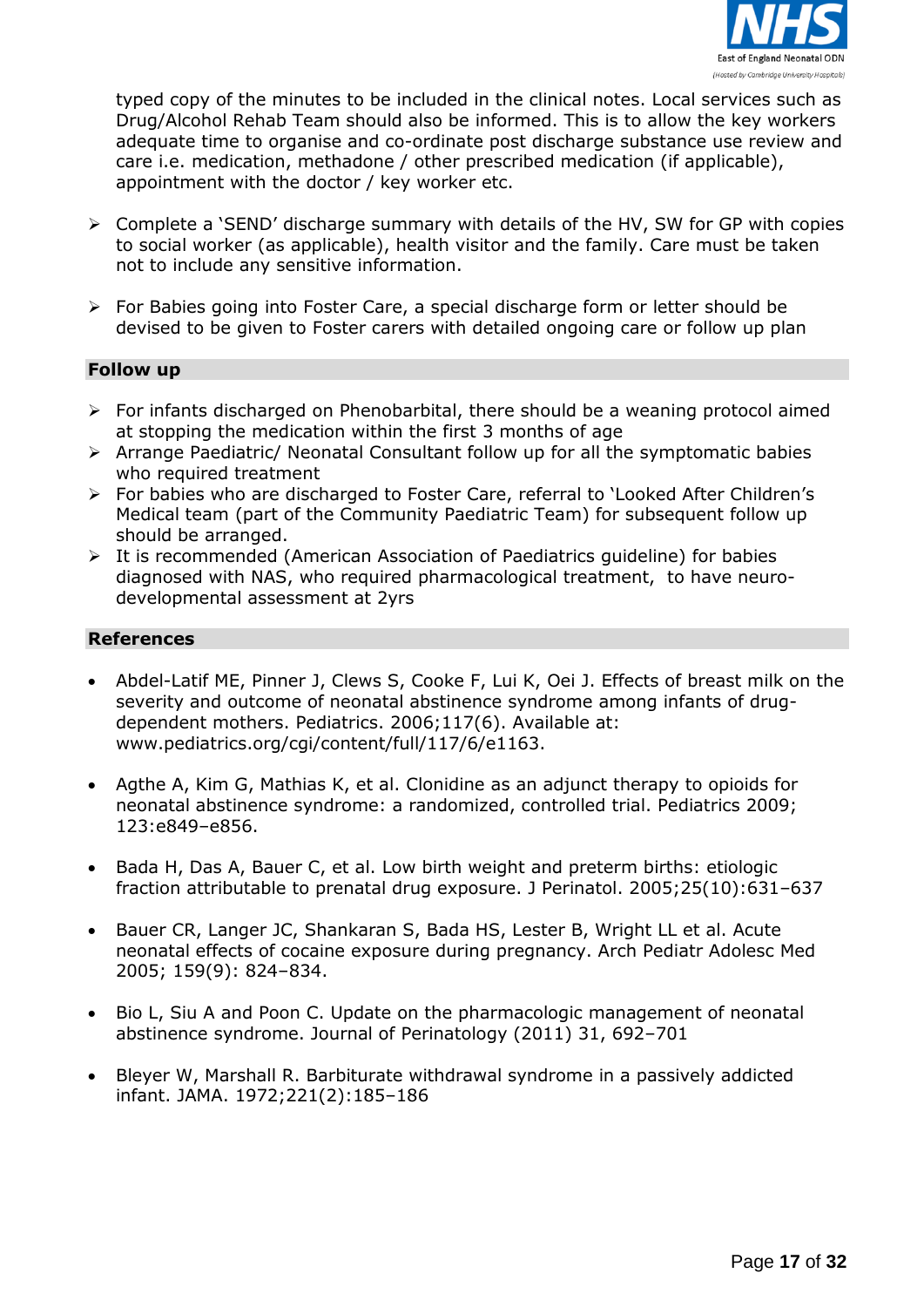

- Chan D, Klein J, Koren G. New methods for neonatal drug screening. NeoReviews. 2003;4(9):e236–e244 93.
- Coyle MG, Ferguson A, LaGasse L, et al. Diluted tincture of opium (DTO) and Phenobarbitone versus DTO alone for neonatal opiate withdrawal in term infants. J Pediatr 2002; 140:561–564.
- Desmond M, Schwanecke R, Wilson G, et al,. Maternal barbiturate utilization and neonatal withdrawal symptomatology. J Pediatr. 1972;80(2): 190–197
- Dysart K, Hsieh H, Kaltenbach K, Greenspan J. Sequela of preterm versus term infants born to mothers on a methadone maintenance program: differential course of neonatal abstinence syndrome. J Perinat Med. 2007;35(4):344–346
- Esmaeili A, Keinhorst A, Schuster T, Beske F, et al, Treatment of neonatal abstinence syndrome with clonidine and chloral hydrate. Acta Paediatr.2010;99(2):209–214
- Finnegan LP, Connaughton JF Jr, Kron RE, Emich JP. Neonatal abstinence syndrome: assessment and management. Addict Dis 1975; 2:141–158. 45
- Gibbs J, Newson T, Williams J, Davidson DC. Naloxone hazard in infant of opioid abuser. Lancet. 1989;2(8655):159–160
- Gowing L, Farrell M, Robert Ali R, White JM. Alpha 2 adrenergic agonists for the management of opioid withdrawal. Cochrane Database Syst Rev. 2016 May 3;(5):CD002024.
- Hoder E, Leckman J, Ehrenkranz R, et al. Clonidine in neonatal narcotic-abstinence syndrome. N Engl J Med. 1981;305:1284.
- Hoder E, Leckman J, Poulsen J, et al. Clonidine treatment of neonatal narcotic abstinence syndrome. Psychiatry Res. 1984;13(3):243–251
- Hudak M, Tan R. Committee on Drugs; Committee on Fetus and Newborn; American Academy of Pediatrics. Neonatal drug withdrawal. Pediatrics. 2012;129(2): e540 e560. Available at: www.pediatrics.org/cgi/content/full/129/2/e540.
- Hunt RW, Tzioumi D, Collins E, Jeffery H. Adverse neurodevelopmental outcome of infants exposed to opiate in-utero. Early Hum Dev 2008; 84: 29–35.
- Iqbal M, Sobhan T, Ryals T. Effects of commonly used benzodiazepines on the fetus, the neonate and the nursing infant. Psychiatr Serv 2002; 53:39–49
- Jackson L, Ting A, Mckay S, Galea P, Skeoch C. A randomized controlled trial of Morphine versus Phenobarbitoneitone for neonatal abstinence syndrome. Arch Dis Child Fetal Neonatal Ed 2004; 89: F300–F304.
- Kaltenbach K, Finnegan LP. Neonatal abstinence syndrome, pharmacotherapy and developmental outcome. Neurobehav Toxicol Teratol 1986;8:353–5.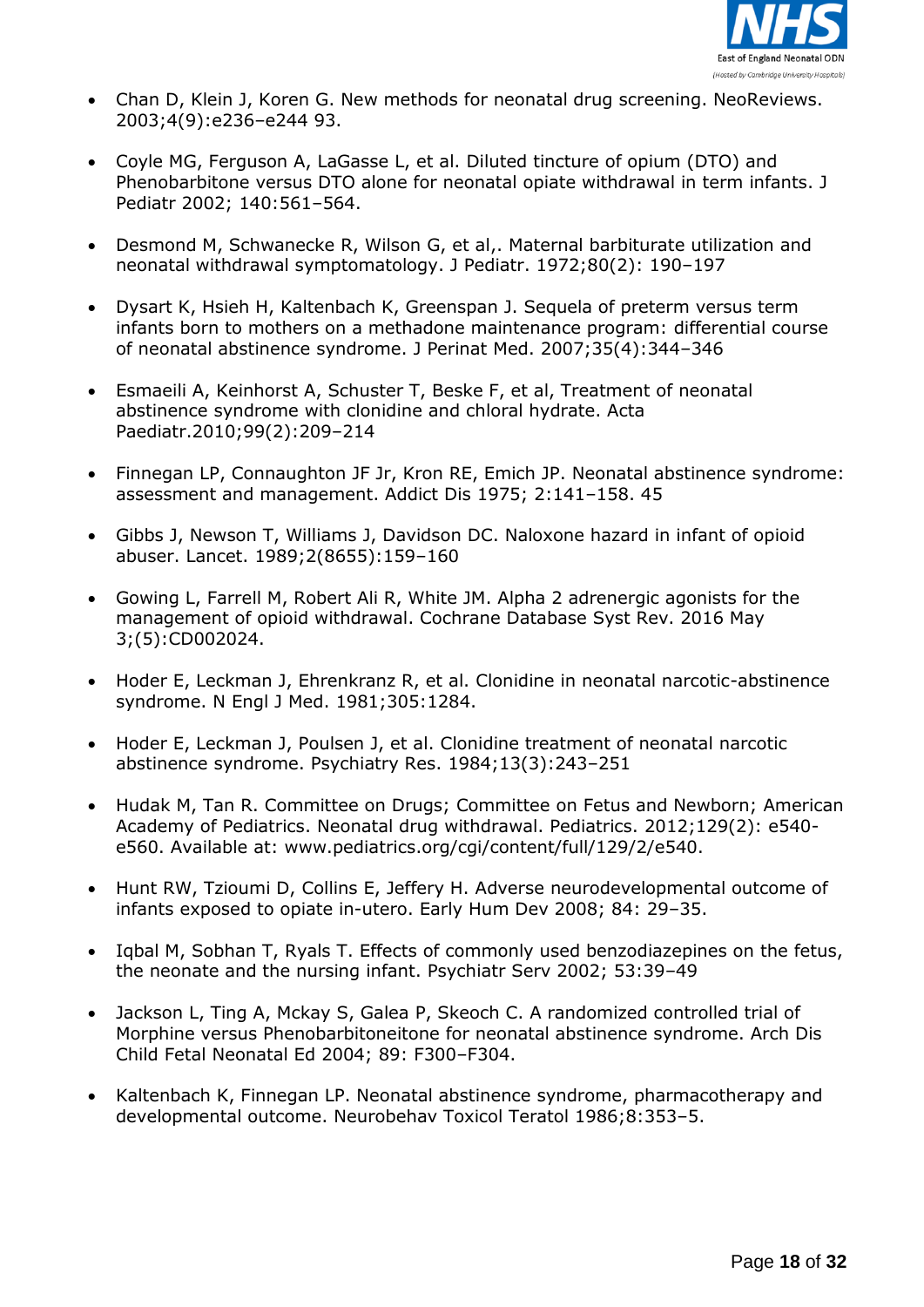

- Kandall S, Doberczak T, Mauer K, et al. Opiate v CNS depressant therapy in neonatal drug abstinence syndrome. Am J Dis Child 1983;137:378–82.
- Klinger G, Merlob P. Selective serotonin reuptake inhibitor induced neonatal abstinence syndrome. Isr J Psychiatry Relat Sci 2008; 45:107–113.21–23].
- LaGasse L, Wouldes T, Newman E, Smith L, Shah RZ, Derauf C et al. Prenatal methamphetamine exposure and neonatal neurobehavioral outcome in the USA and New Zealand. Neurotoxicol Teratol 2011; 33(1): 166–175.]
- Leikin J, Mackendrick W, Maloney G, et al. Use of clonidine in the prevention and management of neonatal abstinence syndrome. Clin Toxicol (Phila). 2009;47(6): 551–555
- Levinson-Castiel R, Merlob P, Linder N, et al. Neonatal abstinence syndrome after in utero exposure to selective serotonin reuptake inhibitors in term infants. Arch Ped Adolesc Med 2006; 160:173–176.
- Liu A, Jones M, Murray H, Cook C, Nanan R. Perinatal risk factors for the neonatal abstinence syndrome in infants born to women on methadone maintenance therapy. Aust N Z J Obstet Gynaecol. 2010;50(3):253–258.
- Mehta A, Forbes K, and Kuppala V, Neonatal Abstinence Syndrome Management From Prenatal Counseling to Postdischarge Follow-up Care: Results of a National Survey. Hospital Pediatrics 2013 4(3): 317-323
- Nichols MM. Acute alcohol withdrawal syndrome in a newborn. Am J Dis Child.1967;113(6):714–715
- O'Grady M, Hopewell J and White M. Management of neonatal abstinence syndrome: a national survey and review of practice. Arch Dis Child Fetal Neonatal Ed 2009 94: F249-F252
- Oberlander T, Misri S, Fitzgerald C, et al. Pharmacologic factors associated with transient neonatal symptoms following prenatal psychotropic medication exposure. J Clin Psych 2004; 65:230–237.
- Osborn D, Jeffery H, Cole M. Sedatives for opiate withdrawal in newborn infants. Cochrane Database of Systematic Reviews 2010, Issue 10. Art. No.: CD002053.
- Pierog S, Chandavasu O, Wexler I. Withdrawal symptoms in infants with the fetal alcohol syndrome. J Pediatr. 1977;90(4): 630–633.
- Pryor J, Maalouf F, Krans E, et al. The opioid epidemic and neonatal abstinence syndrome in the USA: A review of the continuum of care. Arch Dis Child Fetal Neonatal Ed 2017; 102: F183-F187
- Rementería J, Bhatt K. Withdrawal symptoms in neonates from intrauterine exposure to diazepam. J Pediatr. 1977;90 (1):123–126
- Sanz E, De-las-Cuevas C, Kiuru A, et al. Selective serotonin reuptake inhibitors in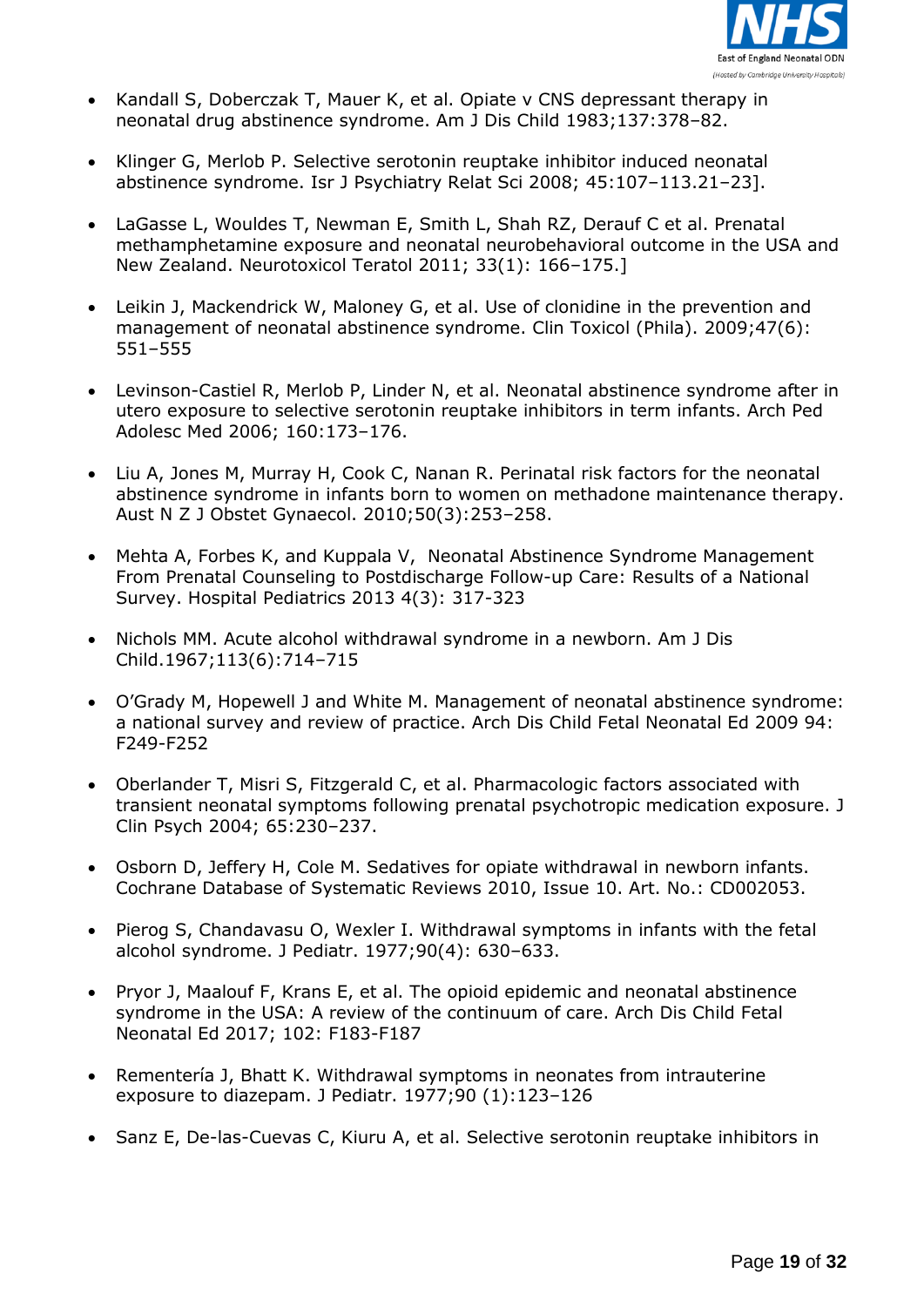

pregnant women and neonatal withdrawal syndrome: a database analysis. Lancet. 2005;365(9458):482–487

- Streetz V, Gildon B and Thompson D. The role of Clonidine in Neonatal Abstinence Syndrome: A systematic review. Ann Pharmacother. 2016;50(4):301-10
- Surran B, Visintainer P, Chamberlain S. Efficacy of clonidine versus Phenobarbitone in reducing neonatal Morphine sulfate therapy days for NAS: a prospective RCT. J Perinatol. 2013;33:954-959.
- Tolia V, Patrick S, Bennett M, et al. Increasing incidence of the neonatal abstinence syndrome in U.S. neonatal ICUs. N Engl J Med. 2015;372:2118-2126
- Urs M, Egyepong J, Suththanantha J, Thomas J. PO-0659 Role of Urine Toxicology as an adjunct in management of babies born to suspected drug users at Luton Hospital. Arch Dis Child 2014 99: A469-A470
- Velez M, Jansson L, Williams E, Schroeder J. Prenatal methadone exposure and neonatal neurobehavioral functioning. Pediatr Res 2009; 66:704–709.
- Vucinovic M, Roje D, Vucinovic Z, et al. Maternal and neonatal effects of substance abuse during pregnancy: our ten-year experience. Yonsie Med J 2008; 49(5): 705– 713.
- Kocherlakota P. Neonatal Abstinence Syndrome: Review. Pediatrics 2014;134:e547– e561

# **Appendix 1: Finnegan Scoring System**

The **most widely validated** of the NAS Scoring Tools is the **Finnegan Scoring Tool**. The **Finnegan Scoring Tool** NAS score sheet lists 21 symptoms that are most frequently observed in opiate exposed babies. Each symptom and its associated degree of severity are assigned a score and the total abstinence score is determined by totalling the scores assigned to each symptom over the scoring period.

#### **KEY POINTS**

- The first score should be recorded either 2 hours after birth or admission to the nursery to give a baseline score.
- Following that baseline score all babies should be scored at 4 hourly intervals, except when high scores indicate more frequent scoring.
- A new sheet should be started for each day.
- Scoring is dynamic. All signs and symptoms observed during the scoring interval are included in the points total for that period.
- If the baby is scoring 8 or more at any interval scoring should be increased to 2 hourly and continued for 24 hours from the last score of 8 or higher.
- If the baby scores 7 or less for a 24 hour period, 4 hourly scoring may be resumed.
- If no treatment is required the baby should be scored for the first 4 days of life at 4 hourly intervals.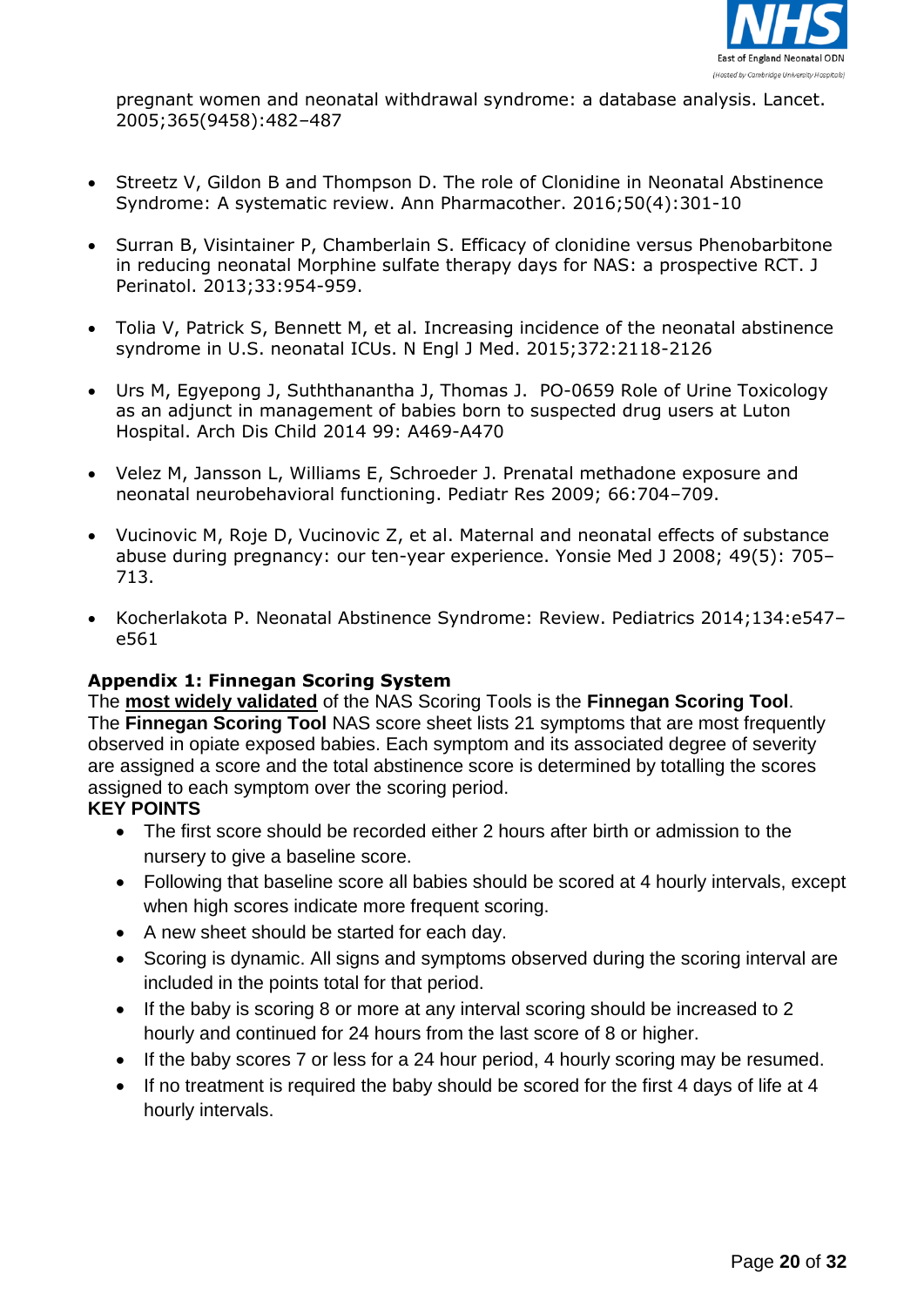

- If treatment required the baby should be scored at 2 or 4 hourly intervals dependent on scores.
- Once treatment has been stopped continue scoring for 48 hours then stop.

# **GUIDE TO ASSSESSMENT AND SCORING**

The scoring system was designed for term babies on 4 hourly feeds and may need modification for a premature baby.

**In term babies scoring should be performed 30 mins-1 hour after a feed, before the baby falls asleep**

**If the baby is woken to be scored then diminished sleep after scoring should not be recorded. A crying baby should be soothed and quietened before assessing muscle tone, Moro and respiratory rate.**

# **GUIDE TO ASSSESSMENT AND SCORING:**

| High pitched cry         | Score 2 if high pitched at its peak                                                                        |
|--------------------------|------------------------------------------------------------------------------------------------------------|
|                          | Score 3 if high pitched throughout<br>Baby is scored if crying is prolonged even if it is not high pitched |
| Sleep                    | A premature baby on 3 hourly feeds can sleep for 2.5 hours at most.                                        |
|                          | Score 1 if less than 2 hours                                                                               |
|                          | Score 2 if less than 1 hour                                                                                |
|                          | Score 3 if no sleep between feeds                                                                          |
| Moro reflex              | Score if the baby exhibits pronounced jitteriness of the hands during or at the                            |
|                          | end of a Moro reflex.                                                                                      |
|                          | Score 3 if jitteriness of hands and arms present during or after initiation of the                         |
|                          | reflex.                                                                                                    |
| <b>Tremors</b>           | This is a scale of increasing severity. Only one score should be used from the 4                           |
|                          | levels of severity. Undisturbed refers to the baby asleep or at rest in the cot.                           |
| Increased muscle         | Score if above normal muscle tone/tension is observed. Muscle tone becomes                                 |
| tone                     | stiff/rigid, the baby does not experience any head lag when pulled into a sitting                          |
|                          | position.                                                                                                  |
| Excoriation              | Abrasions resulting from rubbing against a surface covered in fabric. Score only                           |
|                          | when excoriations 1 <sup>st</sup> appear, when they increase/worsen, or appear in a new                    |
|                          | area.                                                                                                      |
| Myclonic jerks           | Score if involuntary muscular contractions which are irregular and abrupt are                              |
| Generalised              | observed.<br>Unusual limb movements may accompany a seizure.                                               |
| convulsions              | In the upper limbs these often resemble "swimming" or "rowing". In the lower                               |
|                          | limbs they resemble "pedalling" or "bicycling.                                                             |
|                          | Other signs may include eye staring, rapid involuntary eye movements, chewing,                             |
|                          | back arching and fist clenching.                                                                           |
| Sweating                 | Score if sweating is not due to excessive clothing or high room temperature                                |
| Hyperthermia             | Temperature should be taken per axilla.                                                                    |
|                          | Mild pyrexia (37.2 - 38.3) is an early indication of heat produced by increased                            |
|                          | muscle tone/tremors.                                                                                       |
| Yawning                  | Score if more than 3 yawns observed within the scoring interval.                                           |
| Mottling                 | Score if mottling is present on the baby's chest/trunk/arms/legs.                                          |
| <b>Nasal stuffiness</b>  | Score if the baby sounds congested, mucous may/may not be visible.                                         |
| Sneezing                 | Score if more than 3 sneezes observed within the scoring interval.                                         |
| Nasal flaring            | Score only if repeated dilation of the nostrils is observed without other evidence                         |
|                          | of lung/airway disease.                                                                                    |
| Respiratory rate         | Score only if >60 per minute without other evidence of lung/airway disease                                 |
|                          | Score 2 if respirations involve intercostal retractions.                                                   |
| <b>Excessive sucking</b> | Score if hyperactive/disorganised sucking, rooting or attempts to suck                                     |
|                          | fists/thumbs (more than an average hungry baby) are observed.                                              |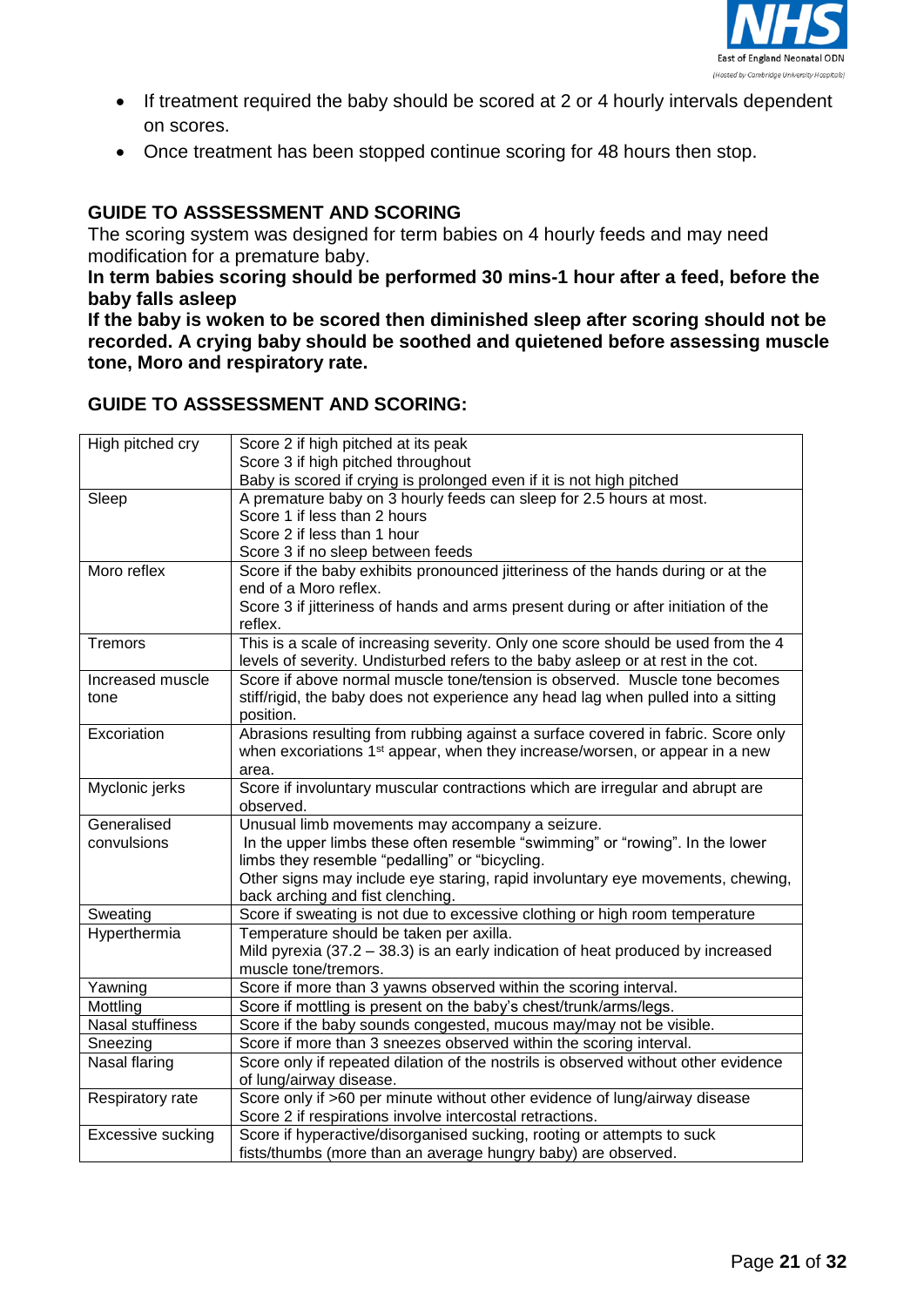

| Poor feeding           | Score if the infant demonstrates excessive sucking prior to a feed yet sucks<br>infrequently during the feed taking a small amount and/or demonstrates an<br>uncoordinated sucking reflex.<br>Premature infants may require tube feeding and should not be scored for poor<br>feeding if tube feeding is to be expected at their gestation. |
|------------------------|---------------------------------------------------------------------------------------------------------------------------------------------------------------------------------------------------------------------------------------------------------------------------------------------------------------------------------------------|
| Regurgitation          | Score if at least 1 episode is observed, even if contained in the mouth.                                                                                                                                                                                                                                                                    |
| Loose watery<br>stools | Score if loose (curdy/seedy)<br>Score if watery (water ring on nappy around stool)                                                                                                                                                                                                                                                          |

# **Neonatal Abstinence Scoring System**

|                                 | <b>SIGNS SYMPTOMS</b>                                                                                                                              | <b>SCOR</b><br>Е               | <b>AM</b> |  | <b>PM</b> |  |  |  |  | <b>COMMENTS</b> |  |  |
|---------------------------------|----------------------------------------------------------------------------------------------------------------------------------------------------|--------------------------------|-----------|--|-----------|--|--|--|--|-----------------|--|--|
|                                 | <b>DATE/TIME</b>                                                                                                                                   |                                |           |  |           |  |  |  |  |                 |  |  |
|                                 | Excessive high pitched (or other) cry <5mins<br>Continuous high pitched (or other) cry<br>$>5$ mins                                                | $\overline{\mathbf{2}}$<br>3   |           |  |           |  |  |  |  |                 |  |  |
|                                 | Sleeps <1hr after feed<br>Sleeps <2hrs after feed<br>Sleeps <3hrs after feed                                                                       | 3<br>$\mathbf 2$<br>1          |           |  |           |  |  |  |  |                 |  |  |
|                                 | Hyperactive Moro Reflex<br>Markedly hyperactive Moro Reflex                                                                                        | $\mathbf{2}$<br>3              |           |  |           |  |  |  |  |                 |  |  |
| Central Nervous System symptoms | Mild tremors when disturbed<br>Moderate-severe tremors when disturbed<br>Mild tremors when undisturbed<br>Moderate-severe tremors when undisturbed | $\overline{1}$<br>2<br>3<br>4  |           |  |           |  |  |  |  |                 |  |  |
|                                 | Increased muscle tone                                                                                                                              | 1                              |           |  |           |  |  |  |  |                 |  |  |
|                                 | Excoriation                                                                                                                                        | $\mathbf{1}$                   |           |  |           |  |  |  |  |                 |  |  |
|                                 | Myclonic Jerks (twitching jerking of limbs)                                                                                                        | 3                              |           |  |           |  |  |  |  |                 |  |  |
|                                 | Generalised convulsions                                                                                                                            | 5                              |           |  |           |  |  |  |  |                 |  |  |
|                                 | Sweating                                                                                                                                           | 1                              |           |  |           |  |  |  |  |                 |  |  |
| Metabolic/Vasomotor/Respiratory | Hyperthermia 37.2-38.3<br>Hyperthermia > 38.4                                                                                                      | 1<br>$\mathbf 2$               |           |  |           |  |  |  |  |                 |  |  |
|                                 | Frequent yawning (>3-4 times/scoring<br>interval)                                                                                                  | 1                              |           |  |           |  |  |  |  |                 |  |  |
|                                 | Mottling                                                                                                                                           | 1                              |           |  |           |  |  |  |  |                 |  |  |
| symptoms                        | <b>Nasal Stuffiness</b>                                                                                                                            | 1                              |           |  |           |  |  |  |  |                 |  |  |
|                                 | Sneezing (>3-4 times/scoring interval)                                                                                                             | 1                              |           |  |           |  |  |  |  |                 |  |  |
|                                 | <b>Nasal Flaring</b>                                                                                                                               | $\mathbf{2}$                   |           |  |           |  |  |  |  |                 |  |  |
|                                 | Respiratory rate >60/min<br>Respiratory rate >60/min (with retractions)                                                                            | $\mathbf{1}$<br>$\overline{2}$ |           |  |           |  |  |  |  |                 |  |  |
|                                 | Excessive sucking                                                                                                                                  | $\mathbf{1}$                   |           |  |           |  |  |  |  |                 |  |  |
|                                 | Poor feeding or excessive feeding                                                                                                                  | $\overline{2}$                 |           |  |           |  |  |  |  |                 |  |  |
| GIT Symptoms                    | Regurgitation ( $\geq 2$ times during /post feed<br>Projectile vomiting                                                                            | $\mathbf 2$<br>3               |           |  |           |  |  |  |  |                 |  |  |
|                                 | Loose stools<br>Watery stools                                                                                                                      | $\mathbf{2}$<br>3              |           |  |           |  |  |  |  |                 |  |  |
|                                 | <b>TOTAL SCORE</b>                                                                                                                                 |                                |           |  |           |  |  |  |  |                 |  |  |
|                                 | <b>INITIALS OF SCORER</b>                                                                                                                          |                                |           |  |           |  |  |  |  |                 |  |  |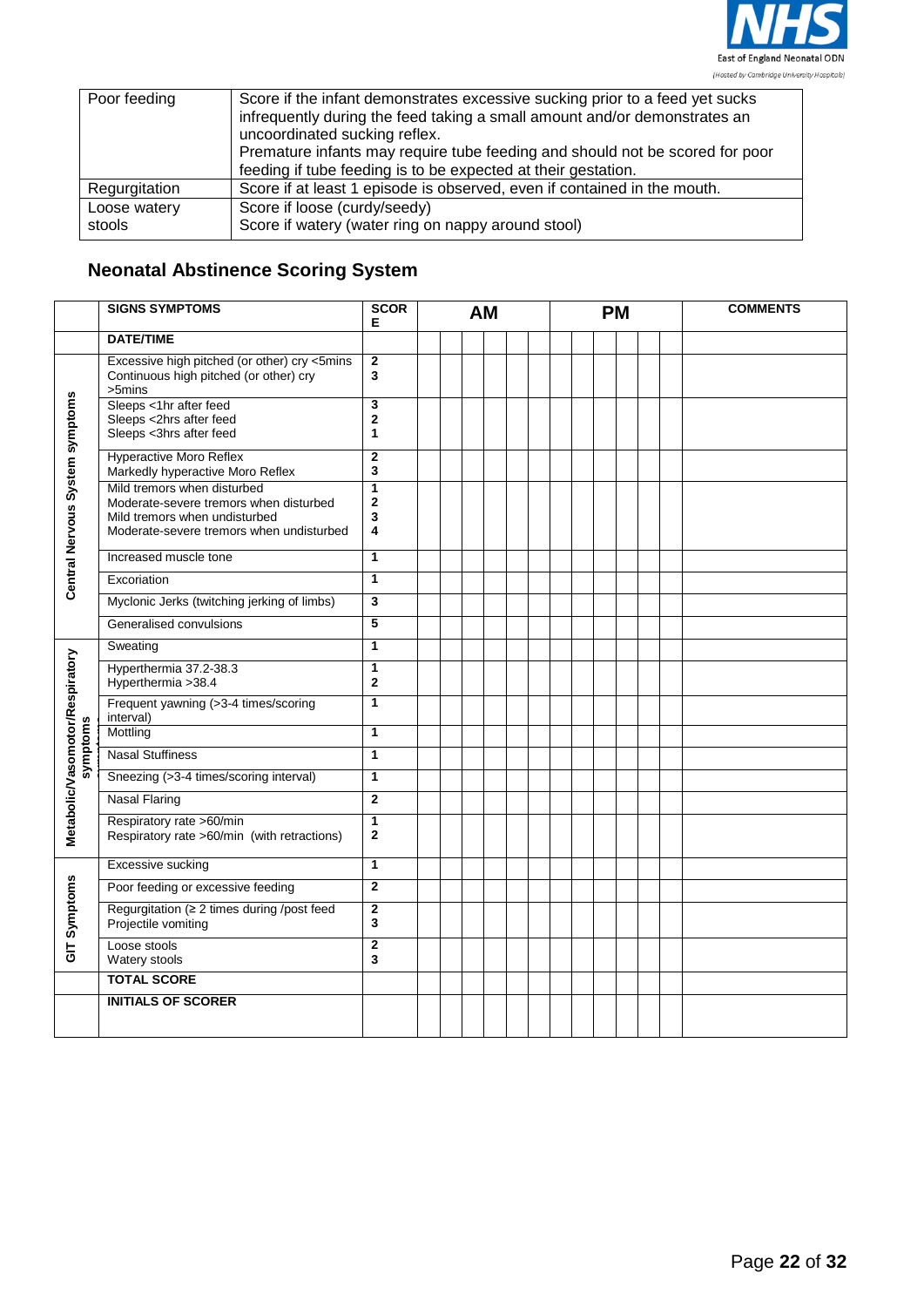

The scores should be charted for the symptoms seen during the interval between the last scoring and present scoring, not necessarily at the time of recording.

The need for medication is indicated when the total score is 8 or higher for 3 consecutive scorings.

Once the score is 8 or higher, the scoring intervals automatically become 2 hourly, so significant symptoms are treated within 4-6 hours.

If the score is 12 or higher, the baby must be assessed by 2 people individually.

2 consecutive scores of 12 or higher requires therapy to be initiated at the appropriate dosage

**Reference:** Adapted from- Neonatal Abstinence Score from Finnagan LP (1986), Neonatal Abstinence Syndrome: Assessment and Pharmacology

# **Appendix 2: Important Contact Details (Sample)**

| Neonatal Intensive Care Unit           | Ext:                         |
|----------------------------------------|------------------------------|
| High Dependency/ Special Care Baby     | Ext:                         |
| Unit                                   |                              |
| Neonatal Nursing Team Responsible      | Bleep:                       |
| for Drug Misuse and Alcohol            | Ext:                         |
| Named Responsible Neonatal             | <b>Neonatal Secretaries:</b> |
| Consultant                             | Ext:                         |
| Neonatal Consultant on-call            | <b>Bleep</b>                 |
|                                        | Ext:                         |
| Neonatal Sister-in-charge              | Bleep:                       |
|                                        | Ext:                         |
| Midwifery Team with responsibility for | Bleep:                       |
| Drug and Alcohol Misuse                | Ext:                         |
| <b>Local Social Services Team</b>      |                              |
|                                        |                              |
| Local Drug and Alcohol                 | Tel:                         |
| Services/Treatment Team                |                              |
| Other staff contact as required        | Tel:                         |
|                                        | Bleep:                       |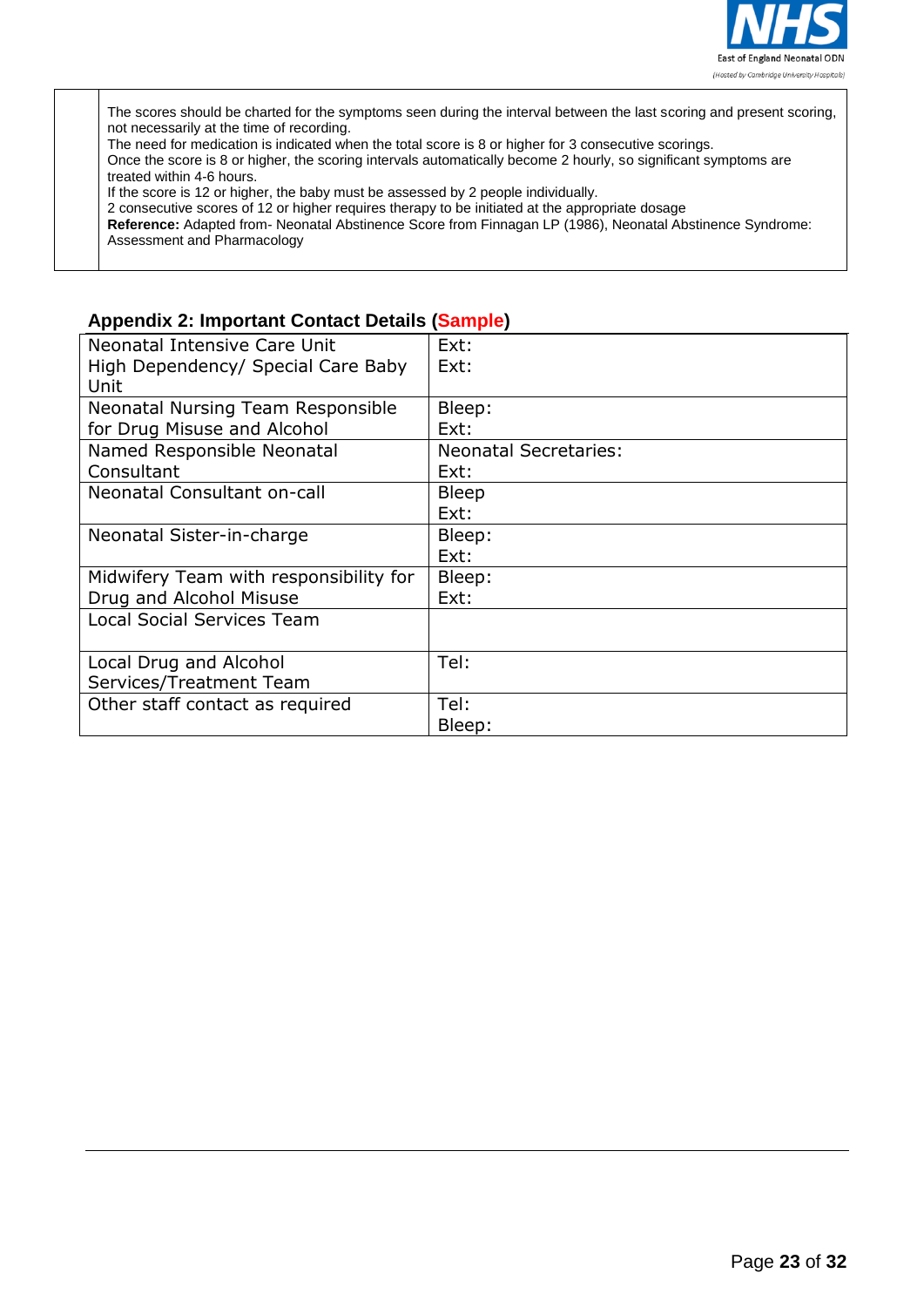

# **Appendix 3: Chain of Custody Form: Urine Toxicology (Sample)**

Hospital Logo | Patient label/ Details

# **CHAIN OF CUSTODY FORM**

Department of Pathology

Sample Accession Number: …………………………………………

| <b>Date</b> | <b>Time</b> | <b>Name of person handling</b><br>sample | <b>Action taken</b>                                    | <b>Signature</b> |
|-------------|-------------|------------------------------------------|--------------------------------------------------------|------------------|
|             |             | Nurse:                                   | Sample taken                                           |                  |
|             |             | Porter:                                  | Sample sent to<br>lab                                  |                  |
|             |             | Lab reception:                           | Sample<br>received<br>Accession<br>number<br>allocated |                  |
|             |             | Lab technician:                          | Sample<br>analysed                                     |                  |
|             |             | Etc                                      |                                                        |                  |

\*\*The form should accompany the sample until after analysis of the sample and results put in the patients lab results system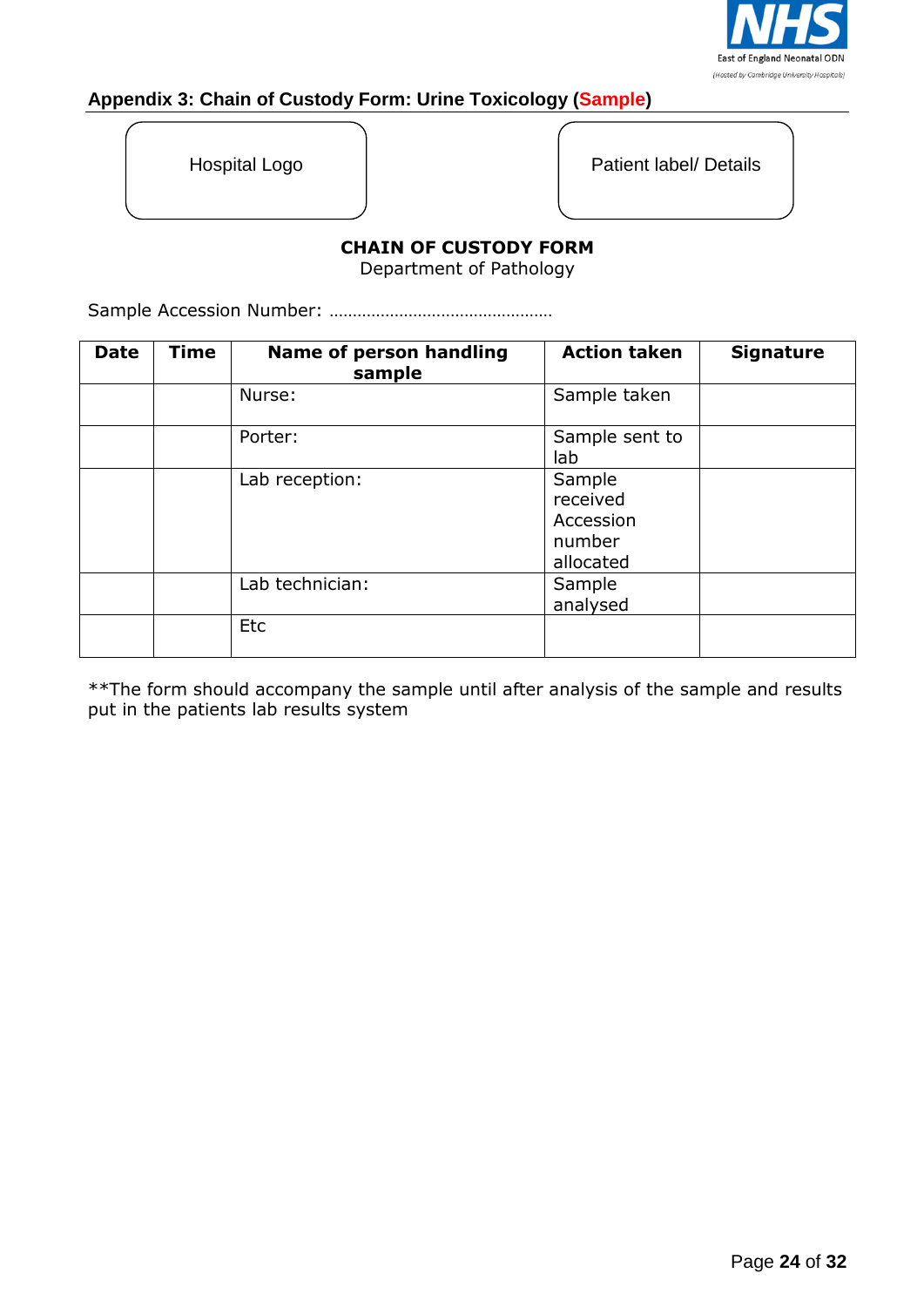

#### **Appendix 4: Trends in current pharmacotherapy used in NAS management Increasing use in Morphine and Clonidine, with decreasing use in all other agents**

**(Tolia V, Patrick S, Bennett M,** *et al***. Increasing incidence of the neonatal abstinence syndrome in U.S. neonatal ICUs.** *N Engl J Med***. 2015;372:2118-2126)**

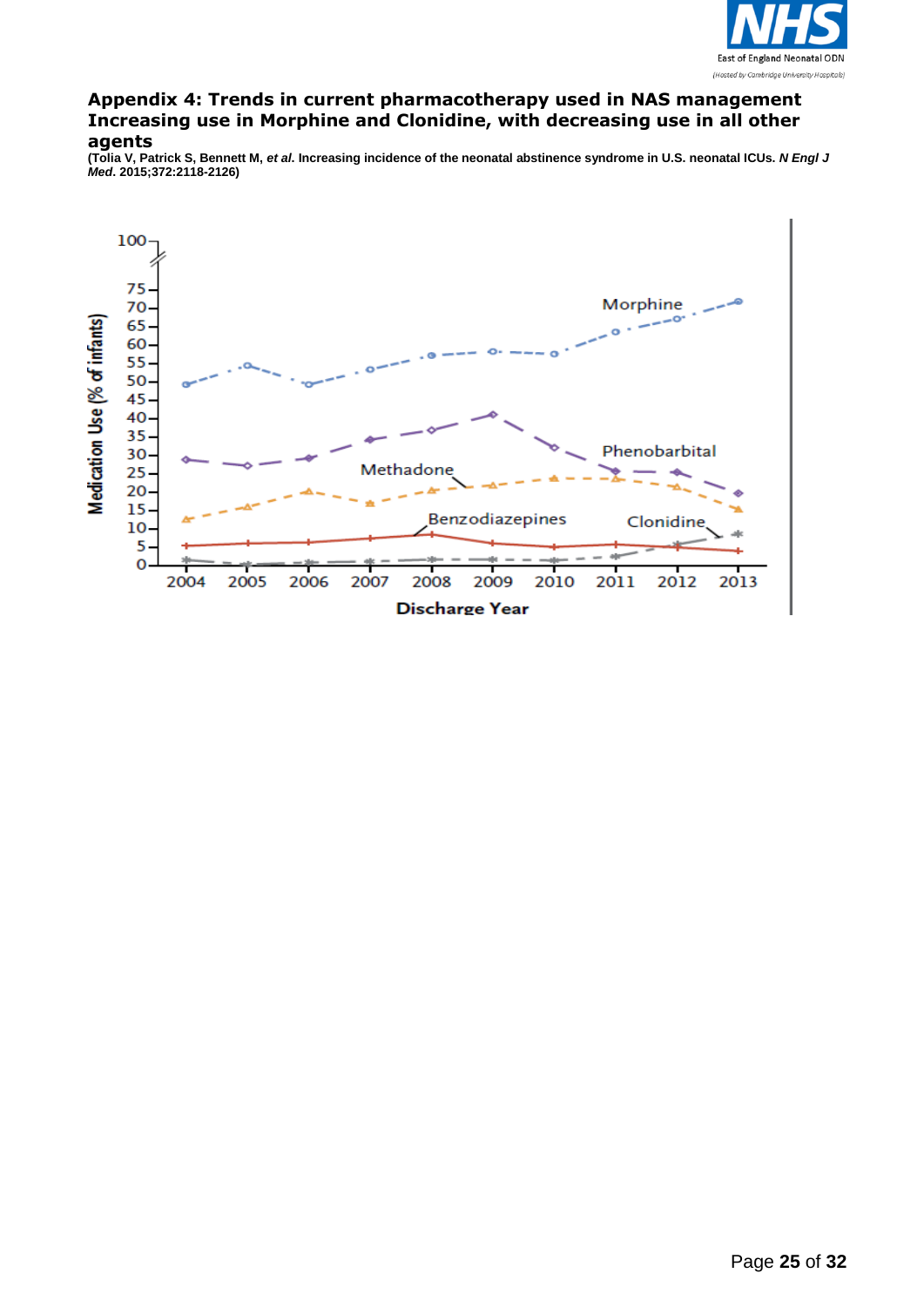

**Appendix 5: Evidence Summary:** Trials/ Case Series using/comparing Morphine,

Clonidine & Phenobarbital

|                     | <b>Study/Trial/Case series (All</b><br>term or near term infants)                                                                                                                                                                                                                                                                                                                                                                                 | <b>Medication &amp;</b><br><b>Dose</b>                                                                                                                                                                                                                                                | <b>Weaning Protocol</b>                                                                                                                                                                                                                                                                                            | Minimum dose at which it<br>was stopped                                                                                                                                                                                                                                                                                                                                                                                                                                                                                                                                                                                                                                                    |
|---------------------|---------------------------------------------------------------------------------------------------------------------------------------------------------------------------------------------------------------------------------------------------------------------------------------------------------------------------------------------------------------------------------------------------------------------------------------------------|---------------------------------------------------------------------------------------------------------------------------------------------------------------------------------------------------------------------------------------------------------------------------------------|--------------------------------------------------------------------------------------------------------------------------------------------------------------------------------------------------------------------------------------------------------------------------------------------------------------------|--------------------------------------------------------------------------------------------------------------------------------------------------------------------------------------------------------------------------------------------------------------------------------------------------------------------------------------------------------------------------------------------------------------------------------------------------------------------------------------------------------------------------------------------------------------------------------------------------------------------------------------------------------------------------------------------|
| $\mathbf{1}$        | Surran et al 2013, J<br>Perinatology<br>Non-blinded RCT<br>Opiate exposed infants<br>34 infants in each arm<br>Grp 1: M+Clonidine<br><b>OR</b><br>Grp 2: Phenobarbital<br>MFS >8 x2 3hr apart<br>Opiate exposure + poly drug use<br>BP 6hly for 48hr then 12hrly;<br>back to 6hly when on Clon alone<br>till 24hrs after coming off                                                                                                               | <b>Morphine:</b><br>Start 320mcg/kg/day<br>$=$ 40mcg/kg 3hrly<br>Max 800mcg/kg/day<br>$= 100 \text{mcg/kg}$ 3hly<br>÷<br>Phenobarbital:<br>Start 6mg/kg/day<br>Max 12mg/kg/day<br>8hrly doses<br>Versus<br><b>Clonidine:</b><br>Start 6mcg/kg/day<br>6hly dosing<br>Max 12mcg/kg/day  | <b>Weaned Morphine</b><br>first<br>Reduce dose by 10%<br>every 24hrs if all<br>scores $<8$ in<br>preceding 24hrs<br>Phenobarbital<br>Weaning schedule<br>after discharge<br>Clonidine<br>Started weaning<br>24hrs after stopping<br>Morphine<br>$\frac{1}{2}$ the dose every<br>24hrs and stop at<br>1.5mcg/kg/day | Morphine<br>120mcg/kg/day<br>Phenobarbital<br>Stopped at home<br>Clonidine<br>1.5mcg/kg/day<br><b>Results:</b><br>Both study grps showed Shorter<br>duration of stay compared to<br>pre-trial Morphine monotherapy.<br>Phenobarbital compared with<br>Clonidine had shorter Morphine<br>Rx days with no difference in<br>average Morphine total dose<br>(therefore comparable efficacy<br>in NAS Rx).<br>Post-discharge, Phenobarbital<br>was continued for an average of<br>3.8 months.<br>2pts in Clonidine group failed<br>weaning 7 successfully Rx on<br>Phenobarbital<br>3 pts in Phenobarbital grp<br>showed signs of over sedation<br>No CVS adverse effects in<br>Clonidine group |
| $\overline{2}$<br>3 | Bada et al, 2015; Pediatric<br>Pilot Prosp double-blind RCT<br>15 and 16 pts in each arm<br>respectively<br>Known prenatal opiate exposure<br><b>Morphine monotherapy</b><br><b>OR</b><br><b>Clonidine monotherapy</b><br>Urine toxicology only opiate and<br>few Benzodiazepine<br><b>MFS</b><br>>8 x3 3hrs apart or >12 x2<br>Addition of 2 <sup>nd</sup> drug when max<br>daily doses reached<br>BP monitoring<br>Agthe et al, 2009 Pediatrics | <b>Morphine:</b><br>Start: 400mcg/kg/day<br>in 3hlry doses=<br>50mcg/kg/dose<br>25% increase/day<br>Max 1000mcg/kg/day<br>$= 125 \text{mcg/kg}$ 3hly<br><b>Clonidine:</b><br>Start: 5mcg/kg/day<br>$3$ hly = 0.625 mcg/kg<br>25% increment/ day<br>Max 12mcg/kg/day<br>1.5mcg/kg 3hly | Morphine:<br>Weaned Morphine<br>first, 10% dose<br>reduction 48hly<br>Clonidine:<br>10% dose reduction<br>48hly                                                                                                                                                                                                    | Morphine:<br>When dose <100mcg/kg/day<br>Clonidine:<br>When dose <1mcg/kg/day<br><b>Results:</b><br>Rx duration was significantly<br>longer for Morphine than Clon<br>Neuro-behavioural scores<br>(NNNS) improved significantly<br>with Clonidine but not with<br>Morphine. On subsequent<br>assessment, those receiving<br>Clonidine had lower height of<br>arousal and excitability.<br>No infant in the study required a<br>2 <sup>nd</sup> medication                                                                                                                                                                                                                                  |
|                     |                                                                                                                                                                                                                                                                                                                                                                                                                                                   | Morphine:                                                                                                                                                                                                                                                                             | <b>Weaned Morphine</b>                                                                                                                                                                                                                                                                                             | Not clear                                                                                                                                                                                                                                                                                                                                                                                                                                                                                                                                                                                                                                                                                  |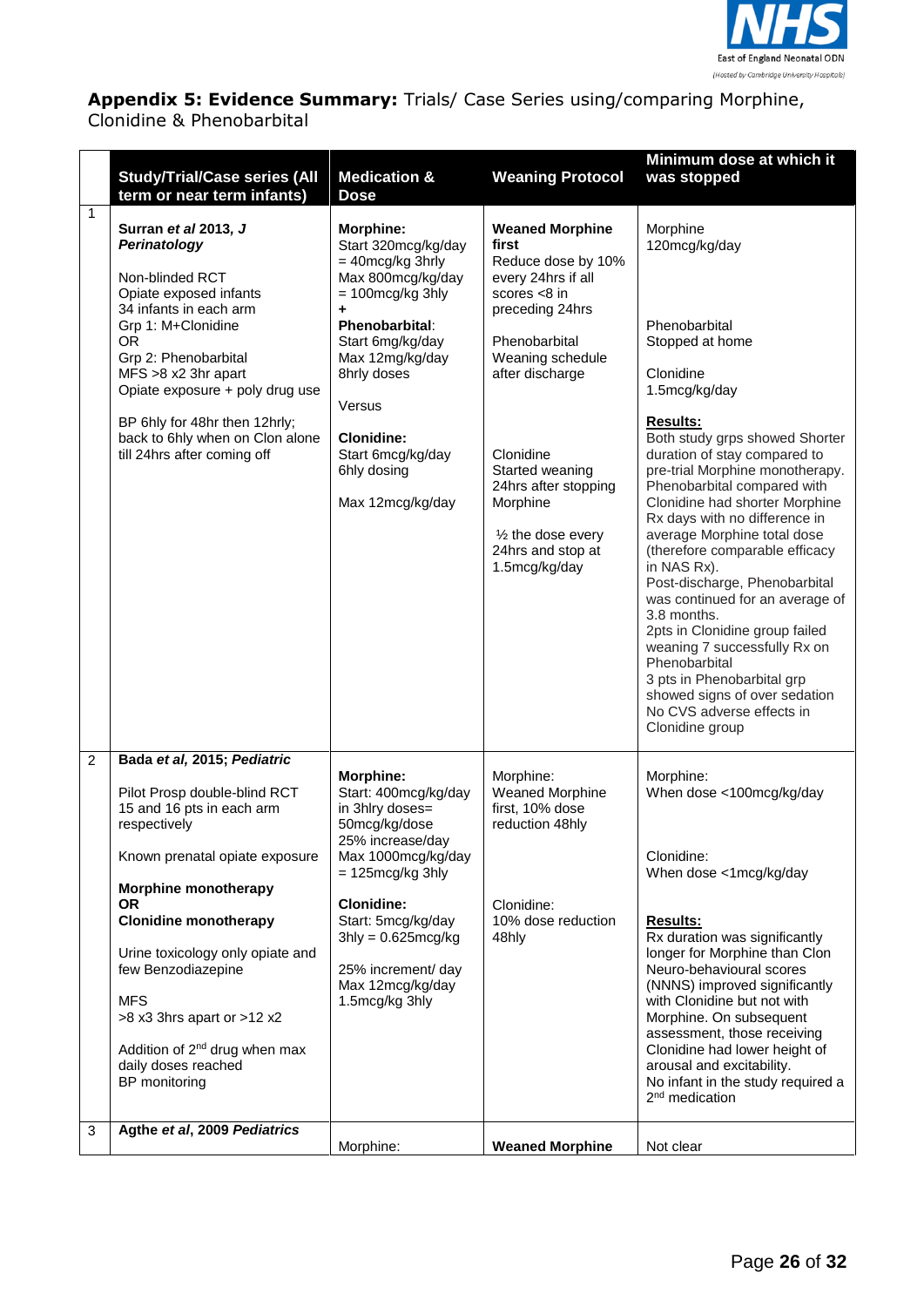

|   | Double blind RCT<br>Exposure to Methadone or<br>Heroin<br>40 pts in each arm<br>Morphine+Clonidine<br><b>OR</b><br>Morphine+Placebo<br>$1^0$ outcome = Duration of M<br>therapy<br>Used MFS of ≥9 on 2<br>occasions<br><b>BP, HR monitoring</b>                                                                                                                                                                                                                | Start: 200mcg 4hrly<br>Increment:<br>100mcg/dose<br>Max dose:<br>900mcg 3hrly<br>Clonidine:<br>Start: 1mcg/kg/4hly<br>$= 6 \text{mcg/kg/day}$<br>Increment till<br>Max 12mcg/kg/day                                                                                                                                                                                                                                                | first<br>Start after 48hrs of<br>control; decreased by<br>@ 14% 24hrly             | <b>Results:</b><br>Shorter duration of Rx and<br>lower total dose for<br>Morphine+Clonidine group.<br>5 Rx failure in the<br>Morphine+Placebo group, none<br>in M+C grp.<br>HR and BP lower in Clonidine<br>group but within normal range                                                                                                                                                                                                                                                                                       |
|---|----------------------------------------------------------------------------------------------------------------------------------------------------------------------------------------------------------------------------------------------------------------------------------------------------------------------------------------------------------------------------------------------------------------------------------------------------------------|------------------------------------------------------------------------------------------------------------------------------------------------------------------------------------------------------------------------------------------------------------------------------------------------------------------------------------------------------------------------------------------------------------------------------------|------------------------------------------------------------------------------------|---------------------------------------------------------------------------------------------------------------------------------------------------------------------------------------------------------------------------------------------------------------------------------------------------------------------------------------------------------------------------------------------------------------------------------------------------------------------------------------------------------------------------------|
| 4 | Esmaeili et al, 2010, Acta<br>Paed.<br><b>Retrospective Review</b><br>Exposure: Mothers on<br>Methadone Program<br>Comparing combination Rx of:<br>Clonidine+/-Chloral Hydrate<br>(29pts; PICU setting)<br><b>Vs</b><br>Morphine+/-Phenobarbital (64<br>pts)<br>2 <sup>nd</sup> agent, i.e., chloral and<br>Phenobarbital is only added<br>when max dose of 1 <sup>st</sup> agent<br>Clonidine or Morphine is<br>reached<br>Used MFS $>10$ x1<br>BP monitoring | <b>Clonidine: IV</b><br>infusion<br>Start 12mcg/kg/day<br>Max 72mcg/kg/day<br>$+/-$<br>Chloral Hydrate:<br>30-50mg/kg/dose<br>max TDS<br>Morphine:<br>Start 300mcg/kg/day<br>Max 800mcg/kg/day<br>$+/-$<br>Phenobarbital BD<br>dosage<br>20mg/kg/day 1 <sup>st</sup> day<br>5mg/kg/d from 2 <sup>nd</sup><br>day<br>Max 10mg/k/day                                                                                                 | Stepwise increase,<br>rate not stated                                              | Stop:<br>Not stated<br><b>Results:</b><br>Rx duration significantly shorter<br>in clonidine/chloral hydrate<br>group & group also exhibited<br>markedly reduced withdrawal<br>symptoms.<br>BP was comparable in the 2<br>groups                                                                                                                                                                                                                                                                                                 |
| 5 | Jackson et al. ADCFN 2004<br>Double blind RCT on Rx for<br><b>NAS</b><br>Exposure: Opiates and other<br>drugs<br>Morphine (41 pts)<br>٧s<br>Phenobarbital (34 pts)<br>Used Lipsitz tool for scoring                                                                                                                                                                                                                                                            | Start:<br>Morphine 50mcg/kg<br>QDS<br>Vs<br>Phenobarbital 2mg/kg<br>QDS (no loading<br>dose**)<br>Increments:<br>20% increase in dose<br><b>Adjunct Medication:</b><br>Chloral Hydrate<br>15mg/kg<br>** Kaltenbach &<br>Finnegan compared<br>36 drug exposed<br>infants treated with<br>Phenobarbital<br>regimens that did or<br>did not use a loading<br>dose. No significant<br>difference was<br>identified between<br>regimens | Wean:<br>20% decrease in<br>dose every 48hrs (not<br>the decrease in<br>frequency) | Stop:<br>Not clear<br><b>Results:</b><br>Morphine grp required fewer<br>days active Rx.<br>Maternal methadone dose<br>independently influenced the<br>duration of Rx<br>Infants receiving<br>Phenobarbital grp tended to<br>require an additional drug more<br>often<br>Other factors also appeared to<br>correlate with the requirement<br>for second line Rx, including:<br>maternal methadone dose, in<br>utero exposure to classes of<br>drugs other than opiates or<br>benzodiazepines, and exposure<br>to benzodiazepines |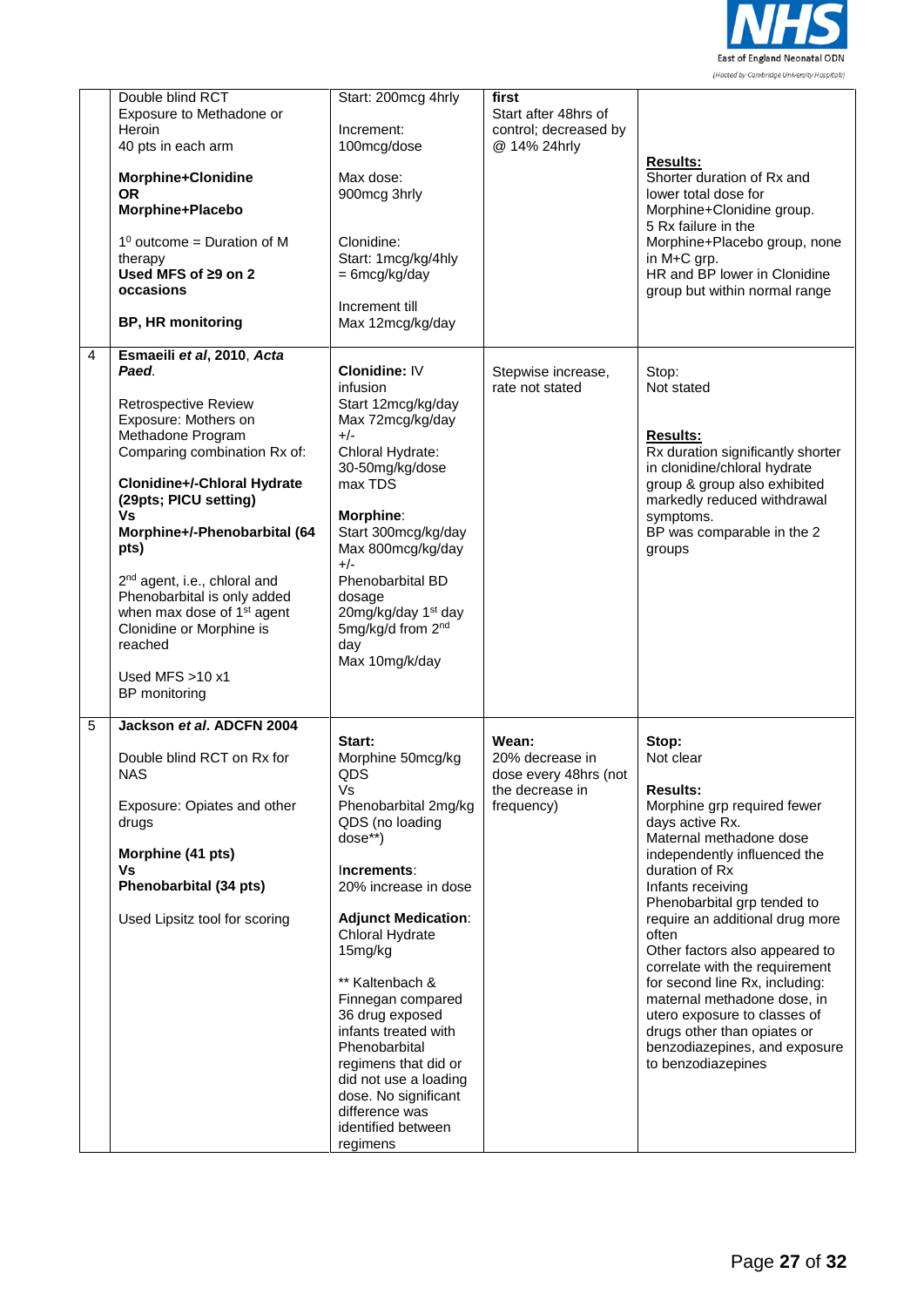

| 6              | Coyle et al. 2002, J Ped,                                                                                                                                                                                                                                                 |                                                                                                                                                                                                                                                                                                                    |                                                                                                    |                                                                                                                                                                                                                                                                                                                                                                                                                                                                         |
|----------------|---------------------------------------------------------------------------------------------------------------------------------------------------------------------------------------------------------------------------------------------------------------------------|--------------------------------------------------------------------------------------------------------------------------------------------------------------------------------------------------------------------------------------------------------------------------------------------------------------------|----------------------------------------------------------------------------------------------------|-------------------------------------------------------------------------------------------------------------------------------------------------------------------------------------------------------------------------------------------------------------------------------------------------------------------------------------------------------------------------------------------------------------------------------------------------------------------------|
|                | Partially RCT<br>20 cases, 10 each arm<br>FS > 7<br>Combination of<br>Morphine+Phenobarbital<br>Vs<br><b>Morphine alone</b><br>Monitored: ECG, HR,<br>electrolytes and Clonidine levels                                                                                   | Start:<br><b>Morphine</b><br>50mcg/kg/dose 3-<br>4hrly<br>(0.4mg/ml)<br>Increments::<br>$0.1ml = 125mcg$<br>Phenobarbital<br>Loading 10mg/kg<br>12hrly x3<br>Maintenance<br>2.5mg/kg BD to<br>achieve blood levels<br>of 20-30mg/dl<br>(previously been<br>shown to control NAS<br>symptoms in 94% of<br>patients) | Wean:<br>Morphine by 0.1ml if<br>FS<5 8hrly x3<br>Phenobarbital:<br>weaned by GP over<br>$2-9$ mon | Stop:<br>Not clear<br><b>Results:</b><br>The duration of stay was<br>reduced by 48% for the<br>Morphine and Phenobarbital<br>group; these infants spent less<br>time with severe withdrawal,<br>and required a lower max daily<br>Morphine dose when compared<br>with the Morphine-only group.<br>The mean duration of outpatient<br>Phenobarbital use was 3.5<br>months.                                                                                               |
| $\overline{7}$ | Kandall D et al Am J Dis Child.<br>1983<br><b>RCT</b><br>Morphine (49 pts)<br><b>Vs</b><br>Phenobarbital (62 pts)<br>42 randomised pts did not<br>require any Rx<br>Exposure: maternal opiate and<br>1/2 in each grp abused other<br>drugs<br>Used Lipsitz scoring system | Start:<br>Morphine:<br>80mcg/kg 3hrly<br>Increment:<br>20mcg/dose<br>Max not given<br>Phenobarbital:<br>5mg/kg/day in 8hrly<br>doses<br>Increment:<br>1mg/kg/day until<br>symptom control<br>Max not given                                                                                                         | Weaning:<br>Starts 5 days after<br>symptom control<br>By 20mcg/kg/dose                             | Stop:<br>Not stated<br>Results:<br>Both Morphine and<br>Phenobarbital controlled<br>symptoms equally well; 7/62<br>Phenobarbital treated newborns<br>had abstinence-associated<br>seizures within the first month of<br>life.<br>42 neonates initially requiring no<br>Rx were born to mothers taking<br>less methadone just before<br>delivery, however 5/42 had<br>seizures within the first 14 days<br>of life                                                       |
| 8              | Hoder et al. N Engl J Med.1981<br>and<br>Hoder et al. Psychiatry Res.<br>1984<br>2 Separate Case series<br><b>Both used Clonidine</b><br>monotherapy<br>7 infants in each case series<br>were exposed to maternal<br>Methadone<br>Used Finnegan Scoring system            | Both case series<br>started Clonidine at:<br>0.5-1mcg/kg 4-6hrly<br>Titrated up towards<br>maintenance dose of<br>3-5mcg/kg/day in 4-<br>6hrly doses                                                                                                                                                               | 25% decrease in total<br>dose every 48hrs                                                          | Stopping dose not started:<br>Minimum dose used was<br>0.5mcg/kg 6hrly<br><b>Results:</b><br>Achieved Rx in 6/7 in each case<br>series at highest maintenance<br>dose<br>The 2 failed Rx had been<br>exposed to Haloperidol,<br>Desipramine and Theophylline.<br>Mean length of Rx 13 in one<br>case series and 12.2 days in the<br>other (ranges 6-27 and 6-17<br>days)<br>Clonidine levels did not<br>correlate with symptom control<br>No adverse effects were noted |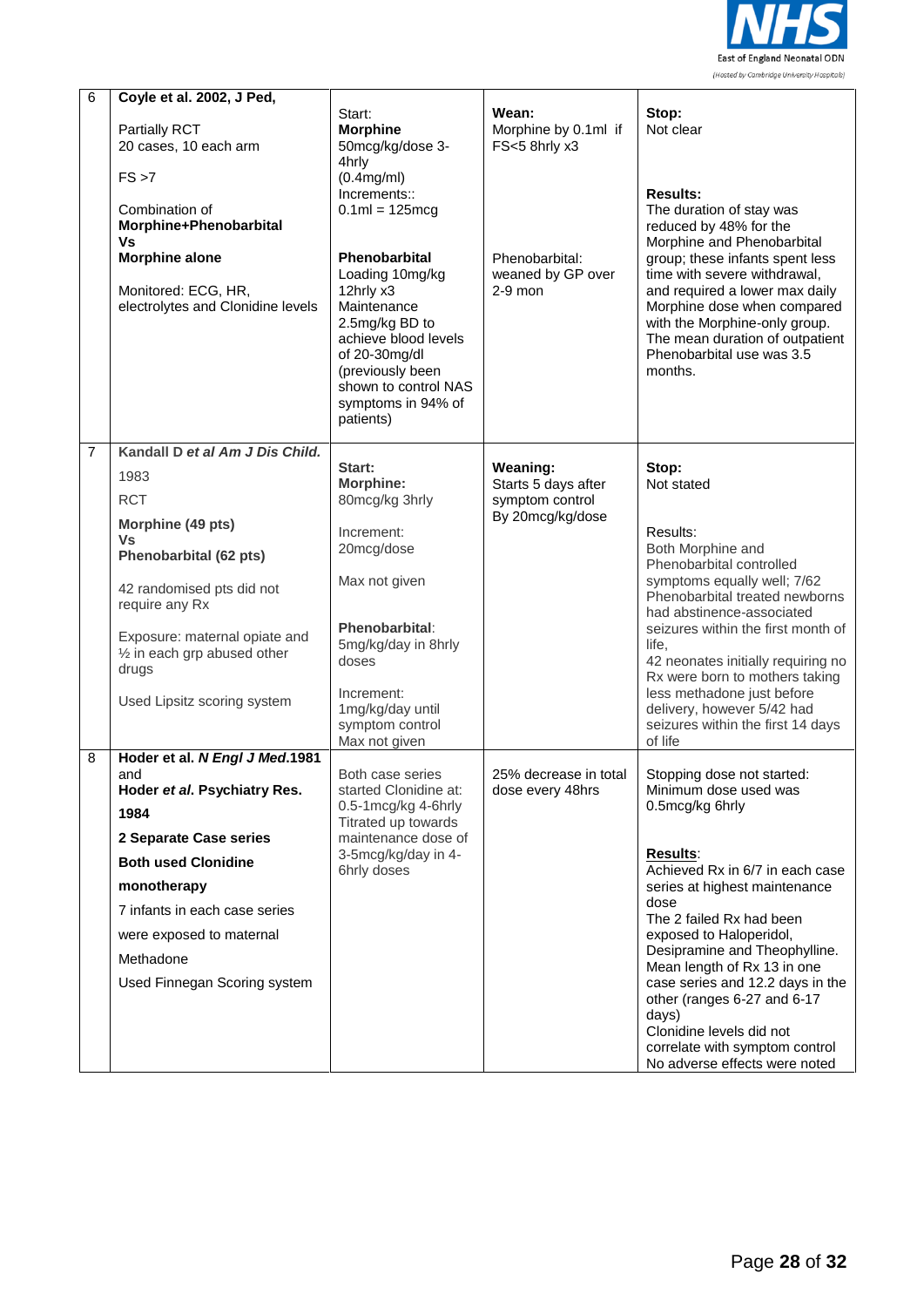

# **Appendix 6: Audit of Practice**

A list of all Babies admitted to the Neonatal Unit/ Transitional Care for NAS management and for Urine Toxicology sample taken, should be kept by the Neonatal Team

| <b>Hospital Number</b>                                                                                                           |                                                                                                                                                                                                                                                                |  |  |
|----------------------------------------------------------------------------------------------------------------------------------|----------------------------------------------------------------------------------------------------------------------------------------------------------------------------------------------------------------------------------------------------------------|--|--|
| Date of birth                                                                                                                    |                                                                                                                                                                                                                                                                |  |  |
| Social Services involvement                                                                                                      | Yes I<br>No [                                                                                                                                                                                                                                                  |  |  |
| Antenatal plan in place                                                                                                          | No I<br>Yes                                                                                                                                                                                                                                                    |  |  |
| <b>Maternal details</b>                                                                                                          |                                                                                                                                                                                                                                                                |  |  |
| Maternal<br><b>Patient label</b>                                                                                                 | Age:<br>Occupation:<br>Ethnicity:<br>Parity:<br>Marital status:<br>Mental health issues: Yes [ ] No [ ]<br>Received antenatal care: Yes [ ] No [ ]<br>Alcohol Use:<br>Smoking: Yes [ ] No [ ]<br>Number/day:<br>Serology: HIV (Y/N) Hep B (Y/N)<br>Hep C (Y/N) |  |  |
| <b>Reason for admission</b>                                                                                                      |                                                                                                                                                                                                                                                                |  |  |
| 1. Known maternal drug misuse                                                                                                    | Name of Drug(s):                                                                                                                                                                                                                                               |  |  |
|                                                                                                                                  |                                                                                                                                                                                                                                                                |  |  |
| If on Methadone programme- Daily dose                                                                                            |                                                                                                                                                                                                                                                                |  |  |
| 2. Suspected maternal drug misuse/<br>Suspected NAS in infant<br>If on Methadone programme- Daily dose<br>3. Maternal medication | Name of Drug(s)                                                                                                                                                                                                                                                |  |  |
|                                                                                                                                  |                                                                                                                                                                                                                                                                |  |  |
| <b>Baby</b>                                                                                                                      |                                                                                                                                                                                                                                                                |  |  |
| <b>Patient label</b>                                                                                                             | Gender:<br>Gestational Age:<br>Centile:<br>Weight:<br><b>Head Circumference:</b><br>Centile:                                                                                                                                                                   |  |  |
| Date & Day of admission                                                                                                          |                                                                                                                                                                                                                                                                |  |  |
| Date & Day of discharge                                                                                                          |                                                                                                                                                                                                                                                                |  |  |
| Total number of Days on the Unit                                                                                                 |                                                                                                                                                                                                                                                                |  |  |
| Date, time & Day Urine Sample obtained                                                                                           |                                                                                                                                                                                                                                                                |  |  |
| Was mother given an opioid perinatally                                                                                           | Yes $[ ]$<br>No [ ]                                                                                                                                                                                                                                            |  |  |
| during labour?                                                                                                                   | If Yes, name:                                                                                                                                                                                                                                                  |  |  |
| Urine Toxicology results with Dates                                                                                              | Date of Formal report:<br>Report:                                                                                                                                                                                                                              |  |  |

# **Auditing Tool/ Proforma (Sample)**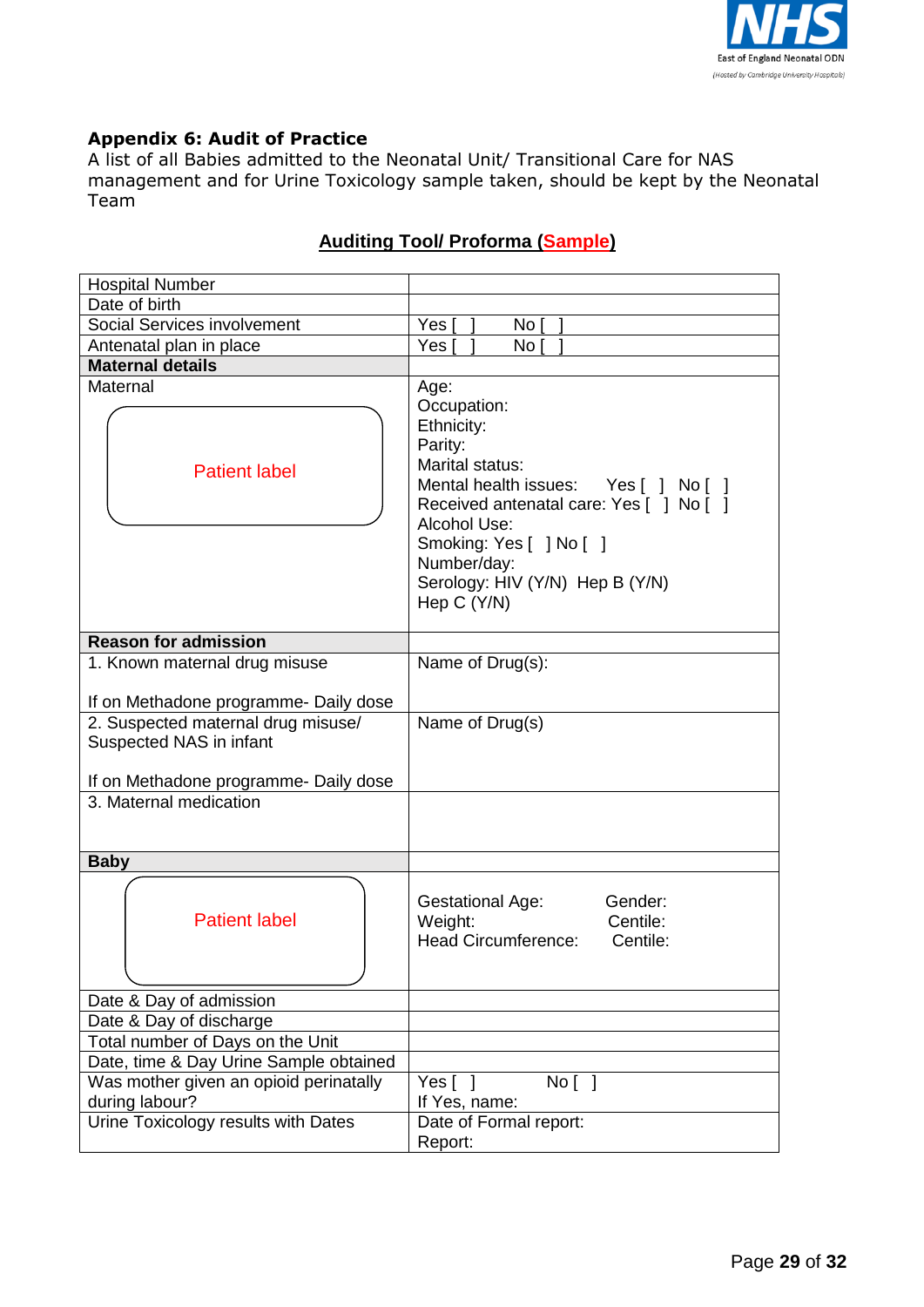

| Date & Day of life Starting Morphine                |                                          |
|-----------------------------------------------------|------------------------------------------|
| Maximum Dose of Morphine required                   |                                          |
| Maximum score(s)                                    |                                          |
| Date and Day of life of above                       |                                          |
| Date & Day of stopping Morphine                     |                                          |
| Total number of days on Morphine                    |                                          |
| Was 2 <sup>nd</sup> agent required                  | Yes [<br>No I                            |
| Name of 2 <sup>nd</sup> agent used                  |                                          |
| Maximum dose of 2 <sup>nd</sup> agent               |                                          |
| Date & Day of starting 2 <sup>nd</sup> agent        |                                          |
| Date & Day of stopping 2 <sup>nd</sup> agent        |                                          |
| Treatment failure (change in 2 <sup>nd</sup> agent; | Yes[] No[]                               |
| symptom rebound after stopping all                  | Change from: to                          |
| medication)                                         |                                          |
| Any Adverse effect from Medication                  | Yes[ ] No[ ]                             |
|                                                     | If yes, please list:                     |
|                                                     |                                          |
|                                                     |                                          |
| Discharge Planning meeting held                     | No I<br>Yes [                            |
| Feeding type                                        | Breast feeding [ ] Bottle [ ]            |
|                                                     | Expressed Breast milk [                  |
|                                                     | High energy formula required?            |
|                                                     | Yes[   No[                               |
| Discharge                                           | Date:                                    |
|                                                     | Day of Life:                             |
|                                                     | Discharged on medication: Yes [ ] No [ ] |
|                                                     | Name of medication:                      |
| Discharged route:                                   |                                          |
|                                                     | Home to Parents [ ]                      |
|                                                     | Family member [<br>Foster care           |
| Comorbidity/ties during stay: List                  | 1.                                       |
|                                                     | 2.                                       |
|                                                     | 3.                                       |
| Follow up arranged                                  | Yes<br>No <sub>1</sub>                   |
| If infant went home on medication, age at           | Date:                                    |
| which it was stopped                                | Age:                                     |
| 2yr Neurodevelopmental outcome                      |                                          |
|                                                     |                                          |
|                                                     |                                          |
|                                                     |                                          |
|                                                     |                                          |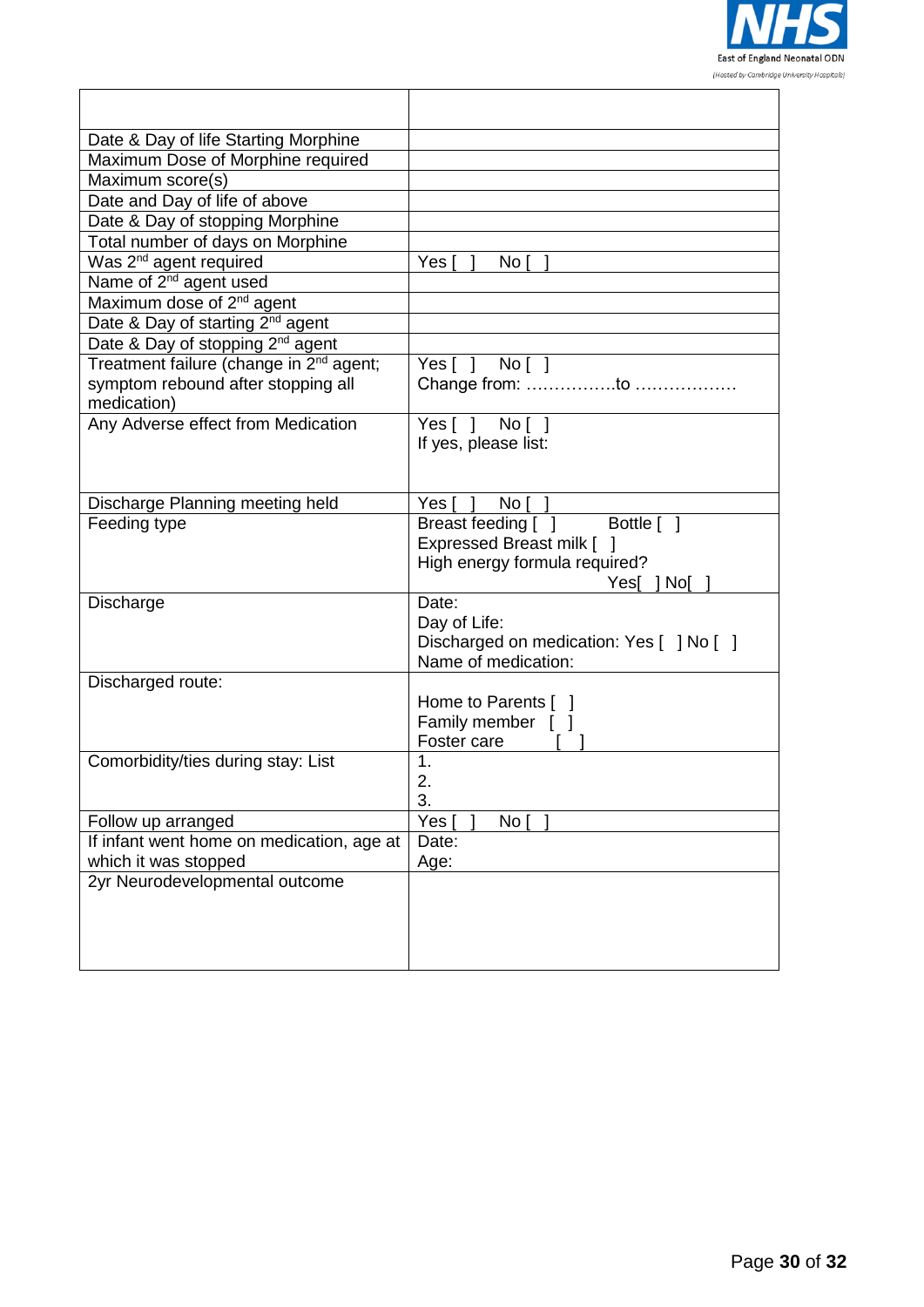

**All Rights Reserved. The East of England Neonatal ODN withholds all rights to the maximum extent allowable under law. Any unauthorised broadcasting, public performance, copying or re-recording will constitute infringement of copyright. Any reproduction must be authorised and consulted with by the holding organisation (East of England Neonatal ODN).**

**The organisation is open to share the document for supporting or reference purposes but appropriate authorisation and discussion must take place to ensure any clinical risk is mitigated. The document must not incur alteration that may pose patients at potential risk. The East of England Neonatal ODN accepts no legal responsibility against any unlawful reproduction. The document only applies to the East of England region with due process followed in agreeing the content.**